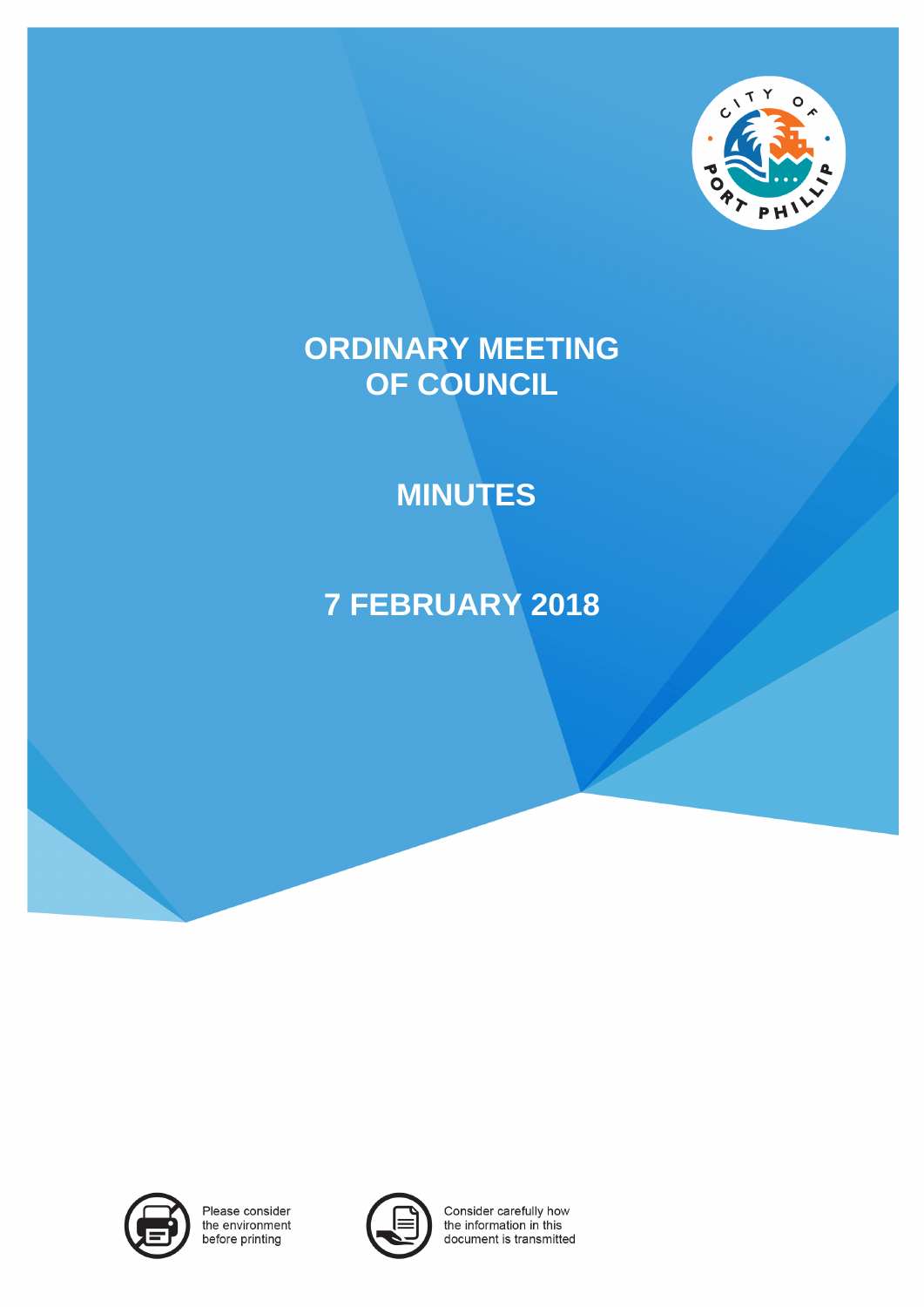

### **MINUTES OF THE ORDINARY MEETING OF THE PORT PHILLIP CITY COUNCIL HELD 7 FEBRUARY 2018 IN PORT MELBOURNE TOWN HALL**

The meeting opened at 6:32pm.

#### **PRESENT**

Cr Voss (Chairperson), Cr Baxter, Cr Brand, Cr Copsey, Cr Crawford, Cr Gross, Cr Pearl, Cr Simic.

#### **IN ATTENDANCE**

Peter Smith, Chief Executive Officer; Kylie Bennetts, Director Office of the CEO; Brett Walters, Acting General Manager Place Strategy and Development; Claire Ferres Miles, Acting General Manager Community & Economic Development; Fiona Blair, General Manager Infrastructure and Amenity; Chris Carroll, General Manager Customer and Corporate Services; Damian Dewar, Manager Place & Design; Mandy Bow, Infrastructure and Service Planner; Lisa Davis, Portfolio Director Infrastructure & Amenity; Jo McNeill, Manager Asset Management & Property; Lili Rosic, Manager Safety & Amenity; Anthony Traill, Manager Open Space and Recreation; Murray Chick, Coordinator Governance.

*The City of Port Phillip respectfully acknowledges the Yalukut Weelam Clan of the Boon Wurrung. We pay our respect to their Elders, both past and present. We acknowledge and uphold their continuing relationship to this land.*

### **1. APOLOGIES**

#### **MOVED Crs Gross/Copsey**

That an apology was received and a leave of absence granted to Cr Bond.

**A vote was taken and the MOTION was CARRIED unanimously.**

### **2. CONFIRMATION OF MINUTES**

#### **MOVED Crs Baxter/Simic**

That the minutes of the Ordinary Meeting of Council of the Port Phillip City Council held on 13 December 2017 be confirmed.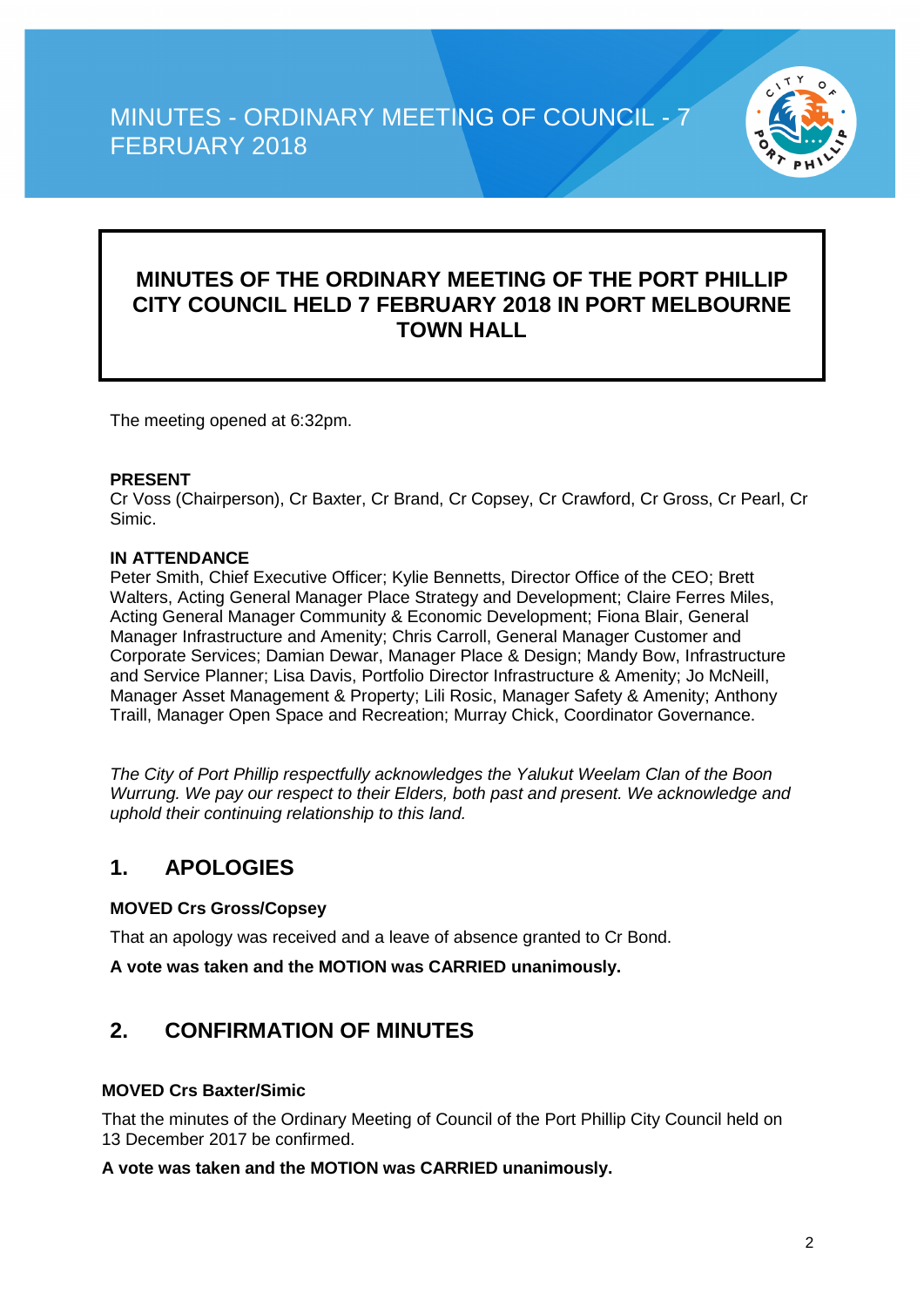

### **3. DECLARATIONS OF CONFLICTS OF INTEREST**

The Mayor, Cr Voss, declared a conflict of Interest in item 9.3 Australian LGBTI Awards – Mayor attendance, by way of a direct interest.

### **4. PETITIONS AND JOINT LETTERS**

Nil.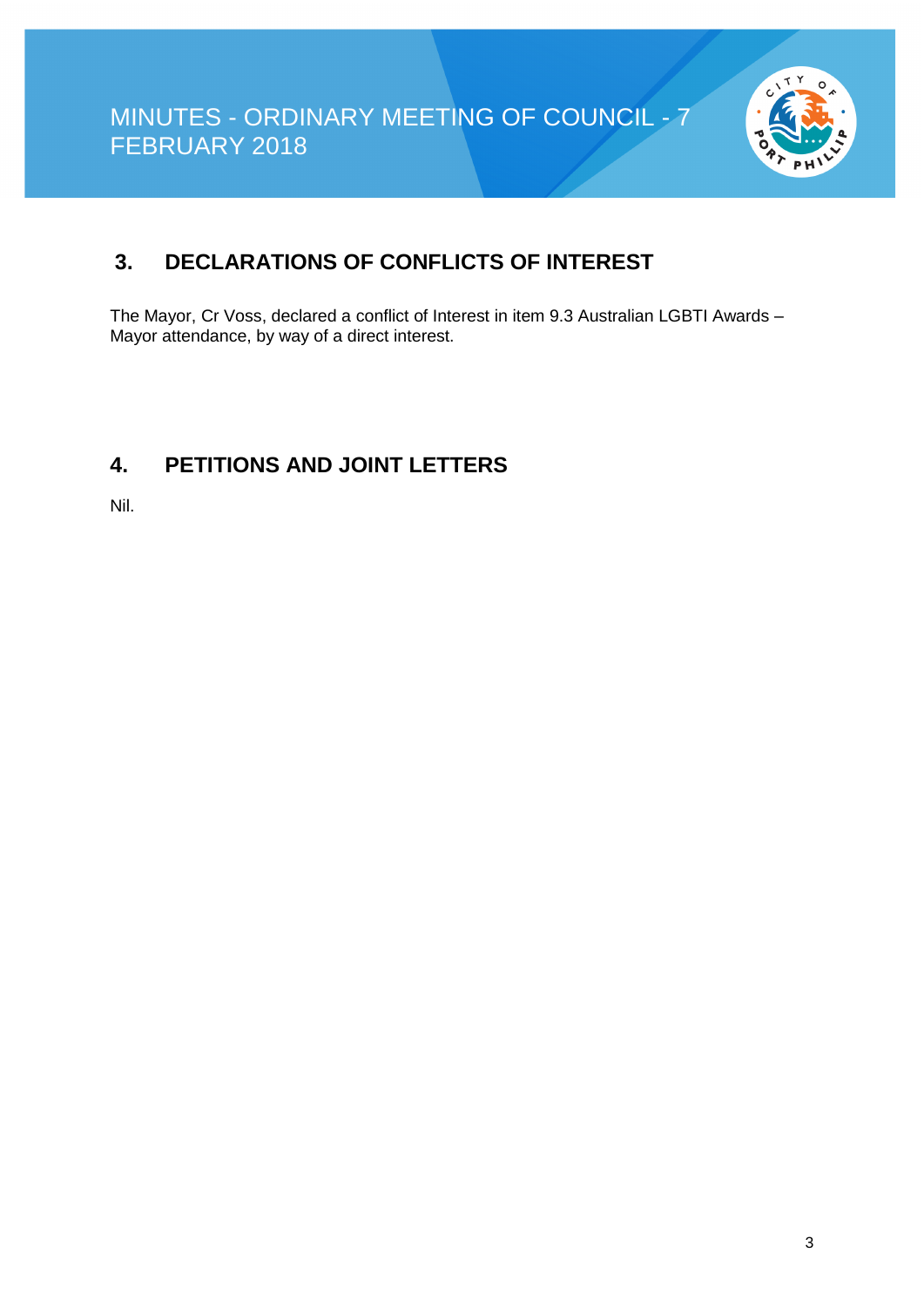

### **5. SEALING SCHEDULE**

#### **Item 5.1**

#### $\mathbf{1}$ **STREETSCAPE DEED**

- 1.1 The Deed specifies how costs will be shared between State and Council. In summary, the cost sharing for the design and construction works is based on an agreed 2:1 cost share between State and Council.
- 1.2 The funding is capped by State and Council as follows:
	- (1) \$3.0 million is invested by State
	- (2) \$1.3 million is invested by Council;
- 1.3 State will pay the first \$359k including GST. All other costs will be shared at a ratio of 2:1 (67% State and 33% Council);

#### $2<sub>1</sub>$ **SCHEDULE OF WORK**

- 2.1 There are four components of the Streetscape works
	- *(1) Works associated with 2 – 4 Buckhurst St and the Open Space (Montague Community Park) development.*
- 2.2 The streetscape works associated with the development of the Open space are now underway. The rationale for including these works as part of the development of Montague community Park is that it will be easier to integrate these works through the Open space design and construction. This work is scheduled to complete by July 2018.
	- *(2) Line marking works to enhance the safety of the Precinct prior to the School and Community Facility opening at the end of January 2018.*
- 2.3 Line marking work is now underway to ensure the safety of the Precinct in readiness for the school and community facility opening on  $30<sup>th</sup>$ January 2018.
- 2.4 The work is undertaken by City of Port Phillip and has been agreed with VSBA and State.
	- *(3) Design and construction works for the bulk of the Streetscape works associated with Ferrars Street, Douglas Street, the entry to Railway place and "The Knuckle".*
- 2.5 Council awarded the design work for the major component of the Streetscape in late December 2017. Design work is now underway and is scheduled to be completed by the end of March 2018.
- 2.6 The construction work will commence ASAP and is scheduled to be completed by the **end of August 2018.**
	- *(4) Railway Place closure works which are the works required to enable the closure of Railway Place in accordance with Council resolutions*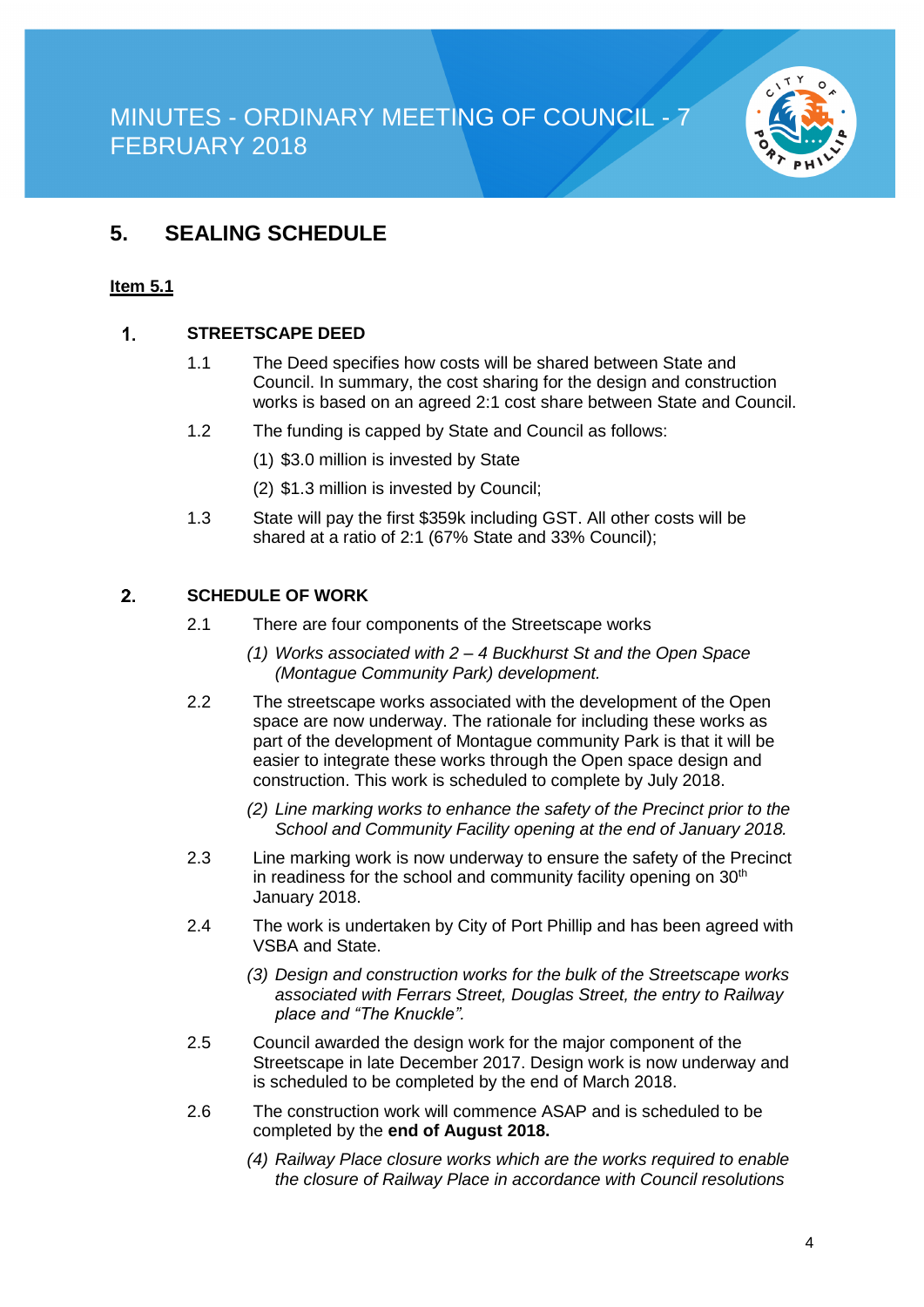

*on 13 December 2017.*

2.7 The closure of Railway Place is now underway. Council resolved to close Railway Place on 13 December 2017. The roads were close by Yarra Trams as part of the Route 96 Tram Stop upgrade which has now been completed.

#### **Responsible Manager: Carol Jeffs, Manager Community and Economic Development**

#### **MOVED Crs Gross/Brand**

That the Common Seal of the Port Phillip City Council be affixed to the Funding Deed for the Streetscape Works Associated with the Development of South Melbourne Primary School between Port Phillip City Council and the Minister for Planning of Victoria.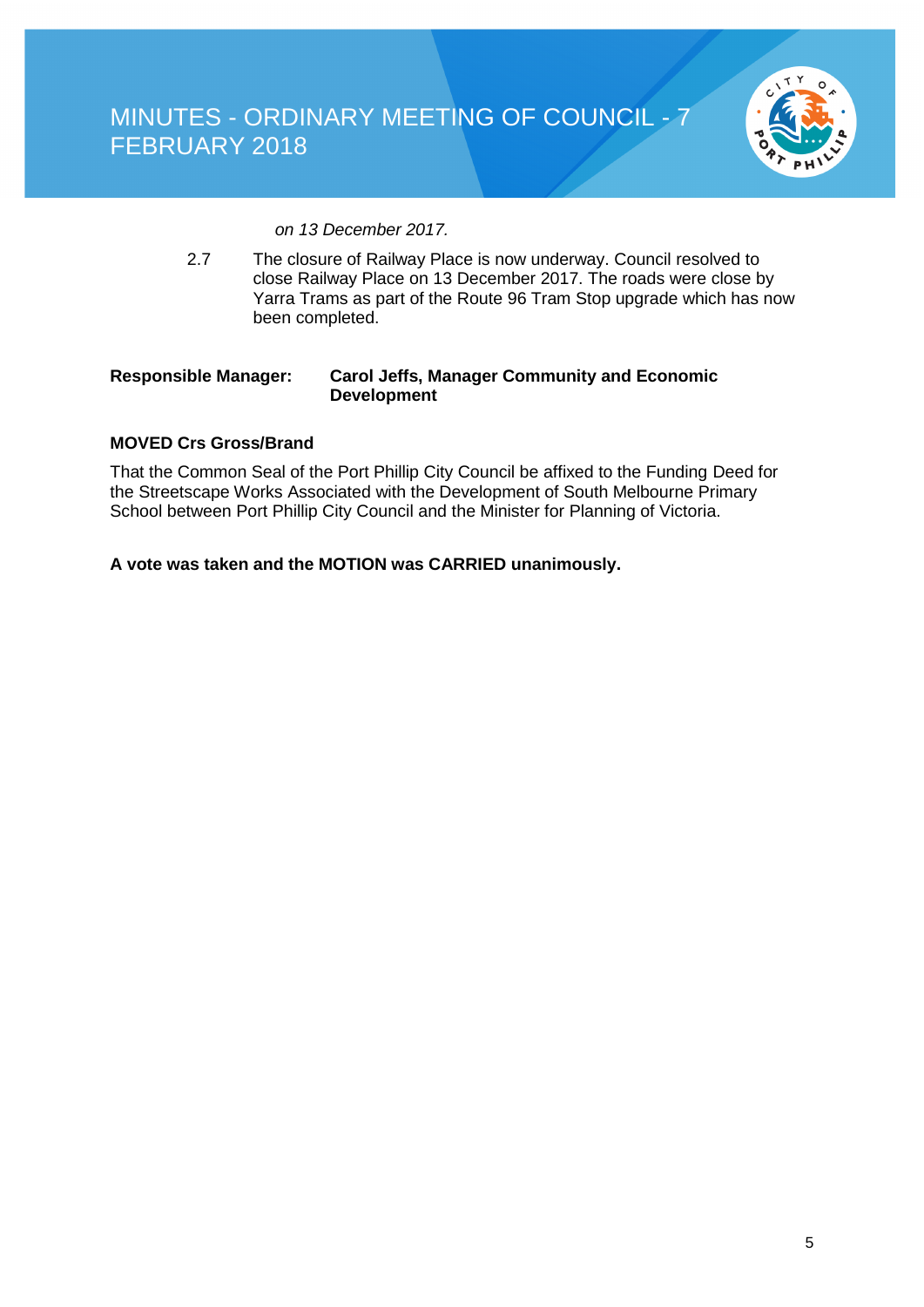

### **6. PUBLIC QUESTION TIME**

#### James Woollett

- Regarding the Middle Park Public Consultation Meeting, will Councillors Baxter, Brand, Crawford, Copsey, Simic and Voss, and Council Officers Jeffs, Hart, Tyquin, Schernickau, Nolan and McCook be attending the public meeting next Tuesday and responding to questions and submissions from the floor?
- The community meeting held on 13 February 2018 considers a matter of significant public interest, will Council confirm that press and other media will not be excluded from the meeting?

*The Mayor, Cr Voss, responded that the meeting was open to all councillors and that they would attend if they wanted to.*

*Peter Smith, Chief Executive Officer, responded that relevant staff would be present to answer all questions.*

*The Mayor, Cr Voss, stated that the current council policy is that media do not attend council meetings, and that this will be the same the meeting in question.*

• Confirming that this is a public meeting that the council will not allow media to attend?

*The Mayor, Cr Voss, responded that she would take that question on notice.*

#### Harry Williams

• In consideration of the alcohol ban report, can Council consider further effective policing – examples of dogs off leashes, blatant ignoring of parking signs – around existing regulations in the area?

*Fiona Blair, General Manager Infrastructure and Amenity, responded that increased patrolling along the foreshore had been in practise over the summer. In relation to the specific areas that had been identified, Council Officers would be in contact with Mr Williams directly.*

#### Don Laird

• On behalf of the Port Phillip Men's Shed Association, has the Council made provision for a Men's Shed in the Fishermans Bend development area?

*Claire Ferres Miles, Acting General Manager Community & Economic Development, responded that there was a significant challenge in the Fishermans Bend project to identify the community services needed within the City. The Council had recently applied for funding for Community group spaces within the precinct, of which the Men's Shed has been identified as a potential tenant. Officers will communicate directly with Mr Laird to provide further details of the application.*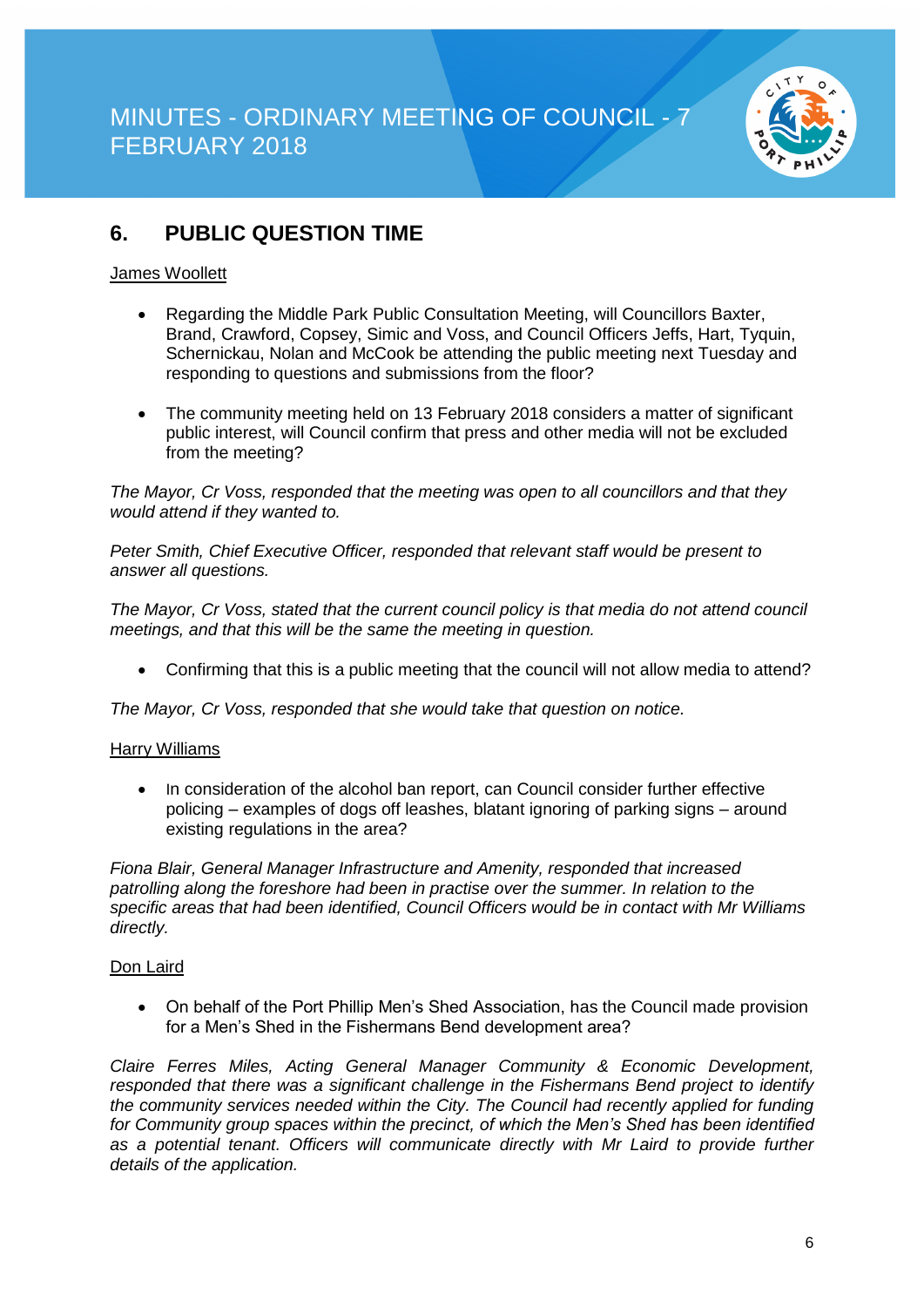

### Peter Holland

- In regards to the St Kilda Marina finances, is the estimate of Council receiving in excess of \$500,000 on a "like for like" basis? Or does it include a contribution from all the sub-leases?
- Is there any legal impediment to relocating the marina's weather station?
- Will Council commit to releasing the Memorandum of Understanding with the State Government on the marina lease process?

*Jo McNeill, Manager Asset Management & Property, responded that in regards to the first question, the estimate of value was based upon the marina staying as it is with all the current sub-leases, and is a high-level estimate.*

*In regards to the second question, the possible relocation of the weather station will be considered in the current planning and analysis of the site.*

*Concerning the third question, there is no Memorandum of Understanding for the marina, it is Crown Land for which the Council is the committee of management. The leasing process is taken in partnership with State Government.*

#### Michael Sabada

- In regards to the Middle Park Library Public Consultation Meeting, what is the seating capacity of the Middle Park Community Centre Hall?
- Given that the meeting regarding Middle Park Library is being held at the Port Melbourne Town Hall, what is the estimate from officers of the impact upon attendance by residents local to Middle Park?
- Why was no consideration given to using alternate venues, such as the South Melbourne Town Hall, that were more accessible to Middle park residents?

*Claire Ferres Miles, Acting General Manager Community & Economic Development, responded that the Middle Park Community Centre has a seating capacity of 60 people. Officers anticipate a greater number of attendees, and therefore made the decision to relocate to an alternative venue.*

*Council Officers investigated six venues as possible locations for the meeting space, and the Port Melbourne Town Hall was deemed the most appropriate due to availability and accessibility.*

*In regards to community access, officers are aware that Port Melbourne Town Hall isn't centrally located to Middle Park residents, however a community bus will be provided to shuttle people from the Middle Park Library to the Port Melbourne Town Hall. This service will be publicised through multiple Council and community channels.*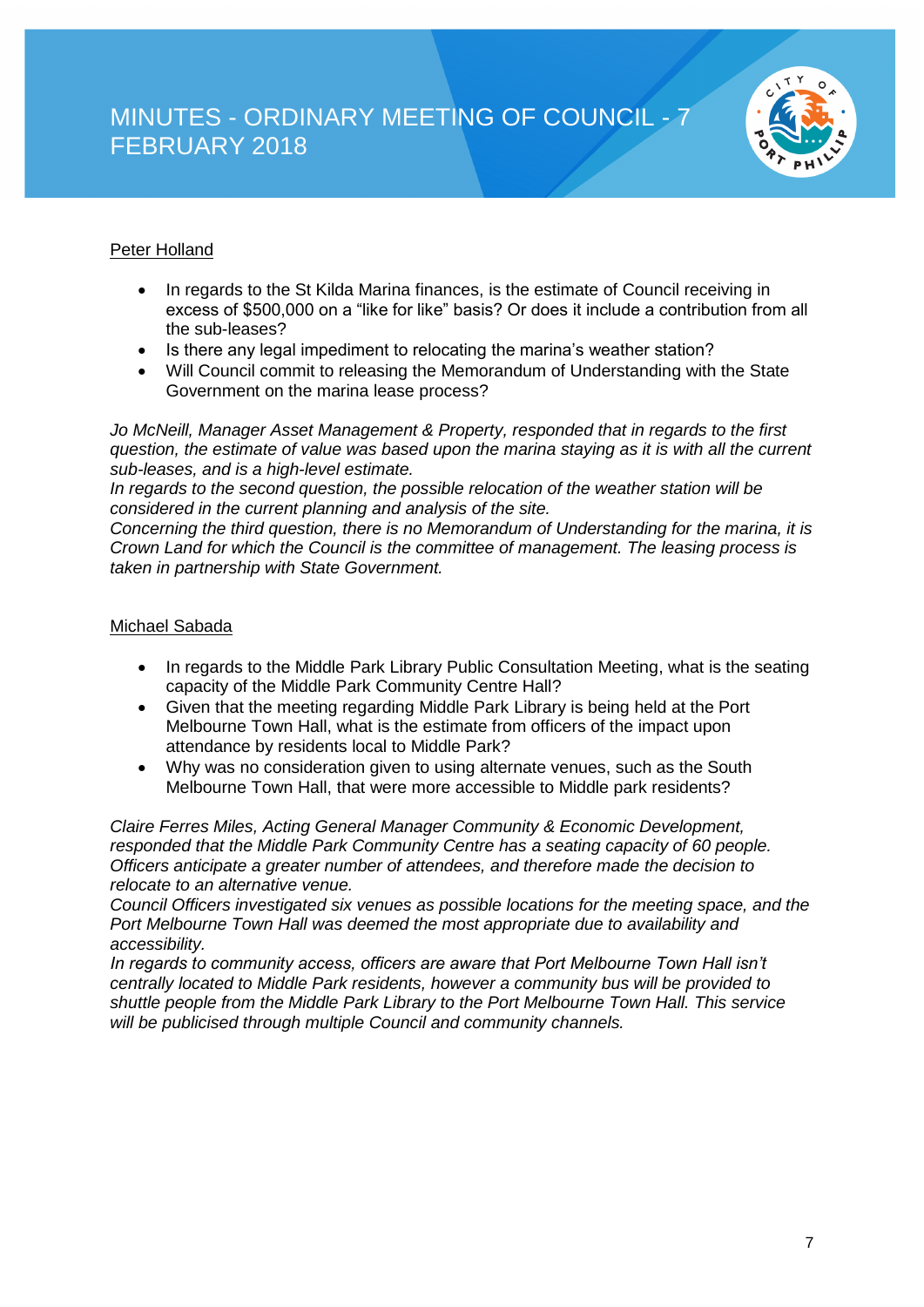

### **7. COUNCILLOR QUESTION TIME**

#### Cr Pearl

• Regarding the application for funding for a men's shed in the Fishermans Bend precinct, how much money has been asked for? Has it been Council-endorsed? Has this request been discussed with the Men's Shed Association?

*Mandy Bow, Infrastructure and Service Planner, responded that discussions regarding requirements for community facilities at Fishermans Bend were still very much in their early stages. At this stage funding hasn't been specifically asked for, but rather discussion of a contribution towards community developments.*

*Chris Carroll, General Manager Customer and Corporate Services, replied that there were currently several teams looking at Fishermans Bend planning. In the past week, additional conversations have been had around a Men's Shed and their requirements in Port Melbourne.*

*Peter Smith, Chief Executive Officer, added that previous advice to Council on the Inner Metro Sustainability Hub had also included discussions on the inclusion of a Men's Shed facility.*

• Has this been discussed with the Men's Shed Association?

*Chris Carroll, General Manager Customer and Corporate Services, responded that current discussions were exploring what opportunities there might be for communal facilities.*

*Peter Smith, Chief Executive Officer, added that discussions are currently at conceptual stages and have not yet progressed to the point of incorporating the Men's Shed* 

#### Cr Gross

- Is it true that many of our waste-streams in the recycling section of our waste processing will be unaffected by the reports of the changes to Australia's trading relationship with China?
- Could officers provide a description on the contract Council has with SKM, and how they will deal with glass?

*Brett Walters, Acting General Manager Place Strategy and Development, responded that China's decision to reject less-pure waste streams had been impending for some time, and SKM is a recycling contractor who has made recycling changes that respond to China's decision. The City of Port Phillip is three years into a ten year contract with SKM, consequently the impact of China's decision is negligible. SKM will be deploying new sorting processes which will help them deal with recyclables such as glass more effectively.*

• To follow-up, is our city's recycling working, and tied into a long-term contract which is delivering results?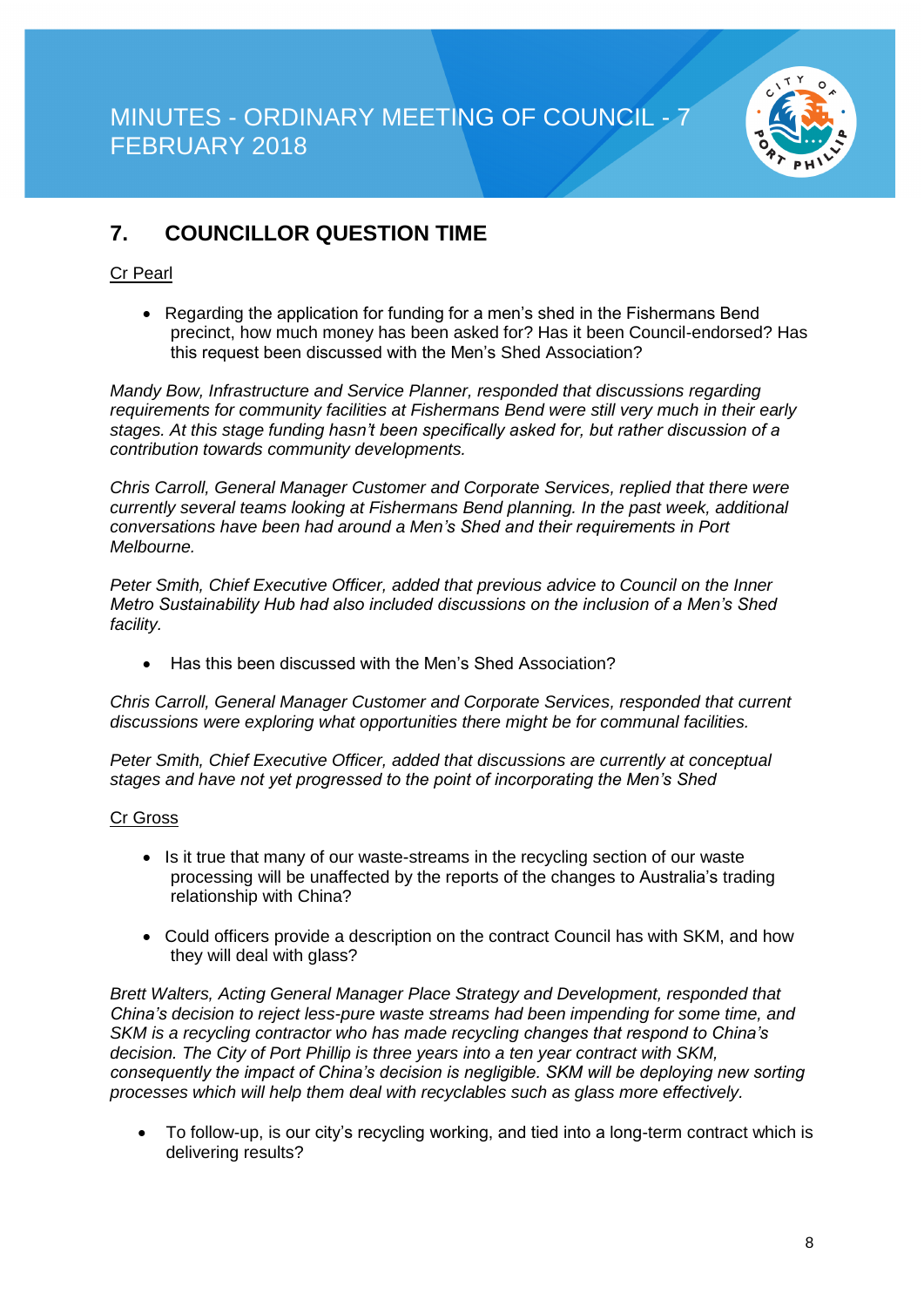

*Brett Walters, Acting General Manager Place Strategy and Development, responded that this was correct, and that he encouraged everyone to continue sound recycling habits.*

#### Cr Copsey

- Is Council encouraging the use of supermarket plastic bag recycling facilities?
- Has Council considered introducing organics recycling, and providing residents with organics recycling bins?

*Fiona Blair, General Manager Infrastructure and Amenity, responded that Council encourages the drop-off of plastic bags through the supermarkets. In regards to providing organics bins, officers are currently reviewing the possibility of a pilot program that would come under the 2018/2019 Budget.*

- What action has Council taken to enforce the ban of glass along the foreshore?
- How many fines have been issued since the bans came into place, issued either by Council Officers or the Police?
- What litter monitoring is in place to assess the effectiveness of the ban? And how much has glass litter reduced since the introduction of the ban?

*Fiona Blair, General Manager Infrastructure and Amenity, responded that Council has Summer Rangers in operation across the city focussing on the foreshore area. With the addition of increased local laws and amenity staff, both sectors have taken an educational approach to people in the area. Locals laws staff have spoken to approximately 277 people regarding the new bans, with the majority of people being receptive to the information.*

*Summer rangers monitor the amounts of litter, and asses amounts in comparison to other years. In terms of specific glass litter reduction, there currently isn't any previous data to compare against, so it is not possible to assess whether there has been a reduction since the implementation of the ban. The ban has only been very recently implemented, so there is still a lot of work to be done upon how this is communicated to people.*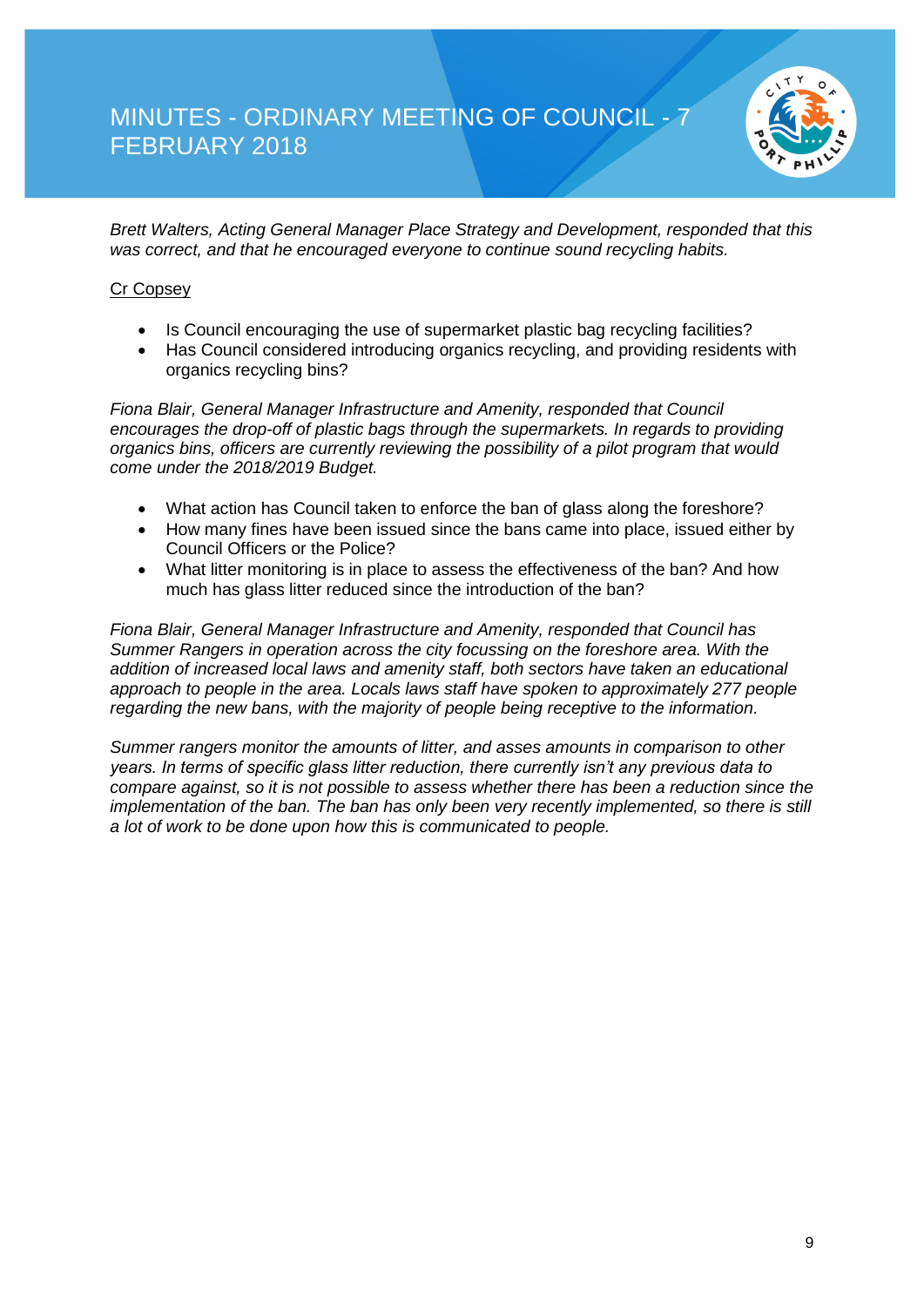

### **8. PRESENTATION OF CEO REPORT**

#### **8.1 Presentation of CEO Report - Issue 40**

#### **Purpose**

To provide Council with a regular update from the Chief Executive Officer regarding Council's activities and performance.

#### **MOVED Crs Gross/Simic**

That Council:

3.1 Notes the CEO Report Issue 40 (provided as Attachment 1) including changes to budget forecasts and project portfolio identified in December 2017.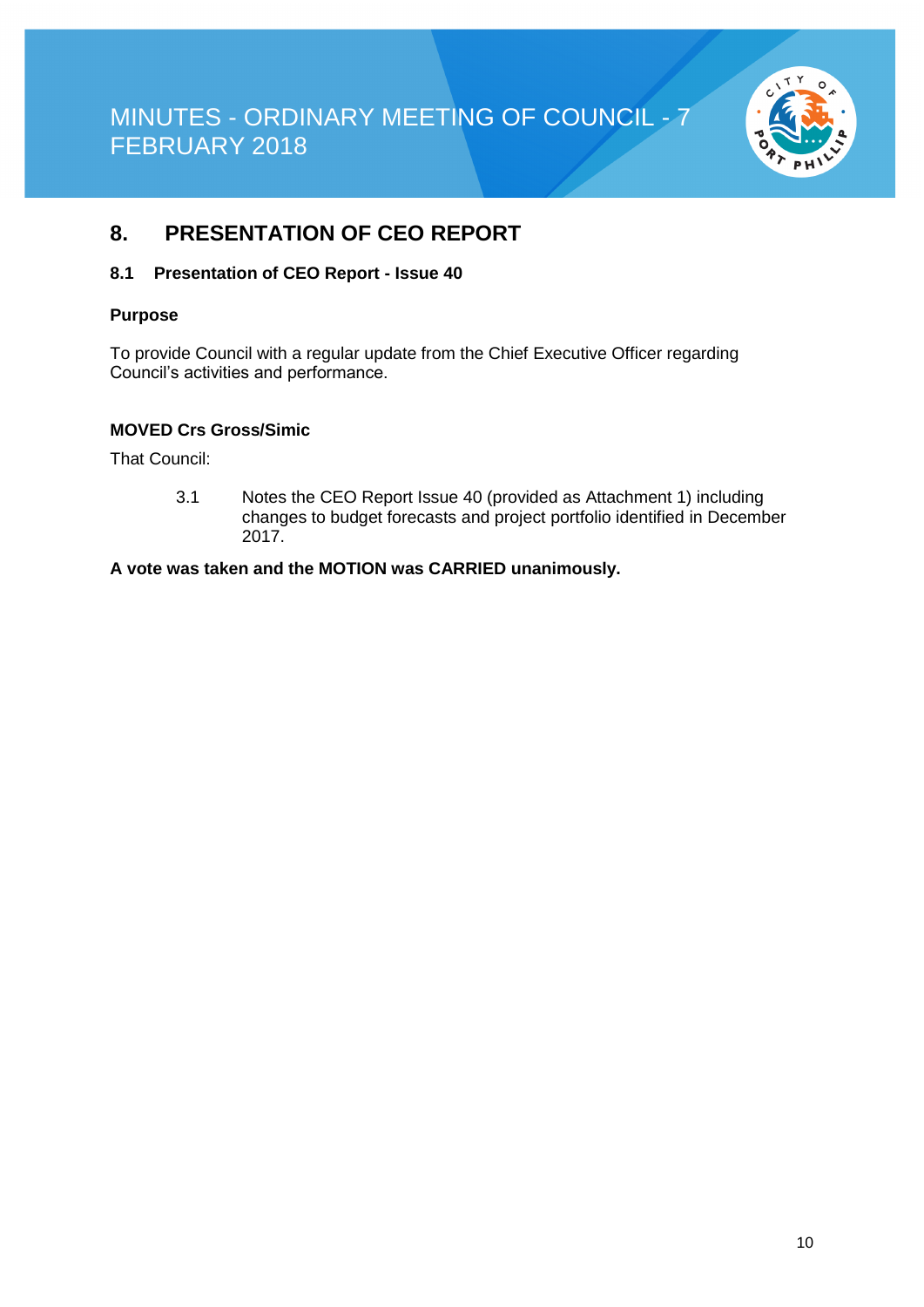

### **9. PEOPLE AND COMMUNITY**

#### **9.1 South Melbourne Life Saving Club Tender Award**

The following speakers made a verbal submission in relation to this item:

#### Andrew Graham

• On behalf of the South Melbourne Life Saving Club spoke in favour of the recommendation and thanked Councillors for their support.

#### **Purpose**

To advise Council of the result of Public Tender No. 2089 for construction of South Melbourne Life Saving Club & Public Amenities Redevelopment.

#### **MOVED Crs Brand/Crawford**

That Council:

- 3.1 Notes that the Chief Executive Officer, under a temporary increase to his financial delegation approved by Council, has accepted a tender and entered into Contract 2089 with Connell Design & Construction Pty. Ltd. for the South Melbourne Life Saving Club & Public Amenities Redevelopment, for a contract lump sum price of \$5,635,873.97 excluding GST.
- 3.2 Notes that the total project cost is \$7.11M, to be funded by Council (\$5.11M) and Life Saving Victoria (\$2M).
- 3.3 Notes that construction will commence in early April 2018 and that it is estimated the building will be ready to occupy in October 2019.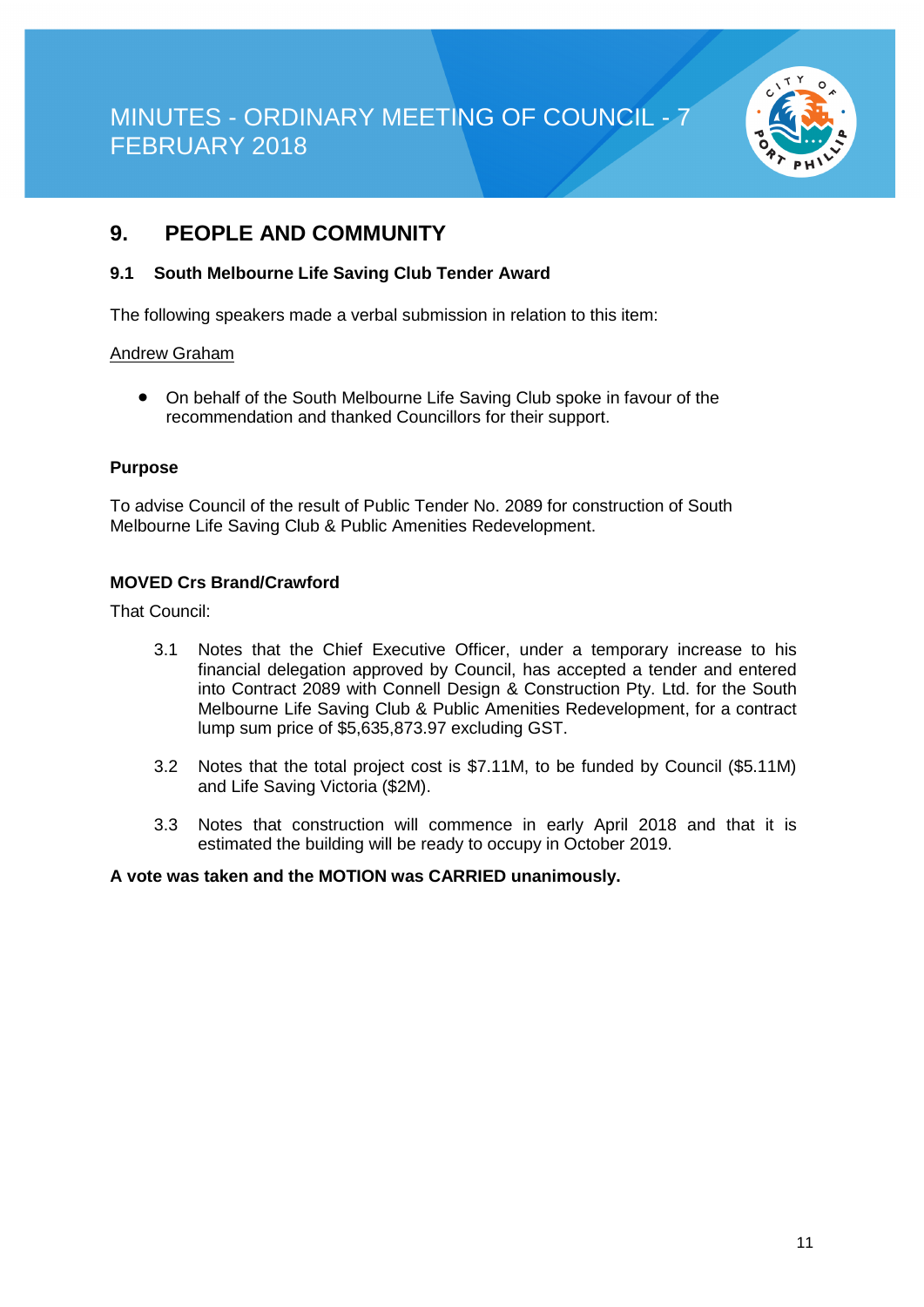

### **9.2 Interim Childcare Policy**

The following speakers made a verbal submission in relation to this item:

#### Linda Davison

- On behalf of Clarendon Children's Centre, thanked the City of Port Phillip for their support of the centre, and for their support of young families within the municipality.
- Asked whether the new safety-net is anticipated to be in place in time for when the new Commonwealth Childcare Subsidy begins in July of this year?

#### Susanne Provis

• Endorsed the comments made by the previous speaker, and expressed concern that a specific amount had not been given to the safety-net.

#### Brenda Forbath

- Is it correct to say that Council will be making a saving of \$529,018 under that Interim Policy? And is that figure being replaced by funding supplied by the federal government?
- Will the saving of \$529,018 be put back into childcare centres?
- Can Council make assurances that no family will be worse-off under the Interim Childcare Policy than they were beforehand?

#### **Purpose**

To present an Interim Childcare Policy for the period July 2018 – July 2019 which describes the arrangements for supporting quality childcare in Council and community childcare centres. It also outlines the approach to funding and managing infrastructure for Council and community childcare centres.

#### **MOVED Crs Pearl/Gross**

That Council:

- 3.1 Approves the Interim Childcare Policy 2018/19 (Attachment 1) until a new Childcare Policy is adopted.
- 3.2 Notes that a portion of the subsidy savings will be reserved as a transition safety net for vulnerable families, for the life of the Interim Policy.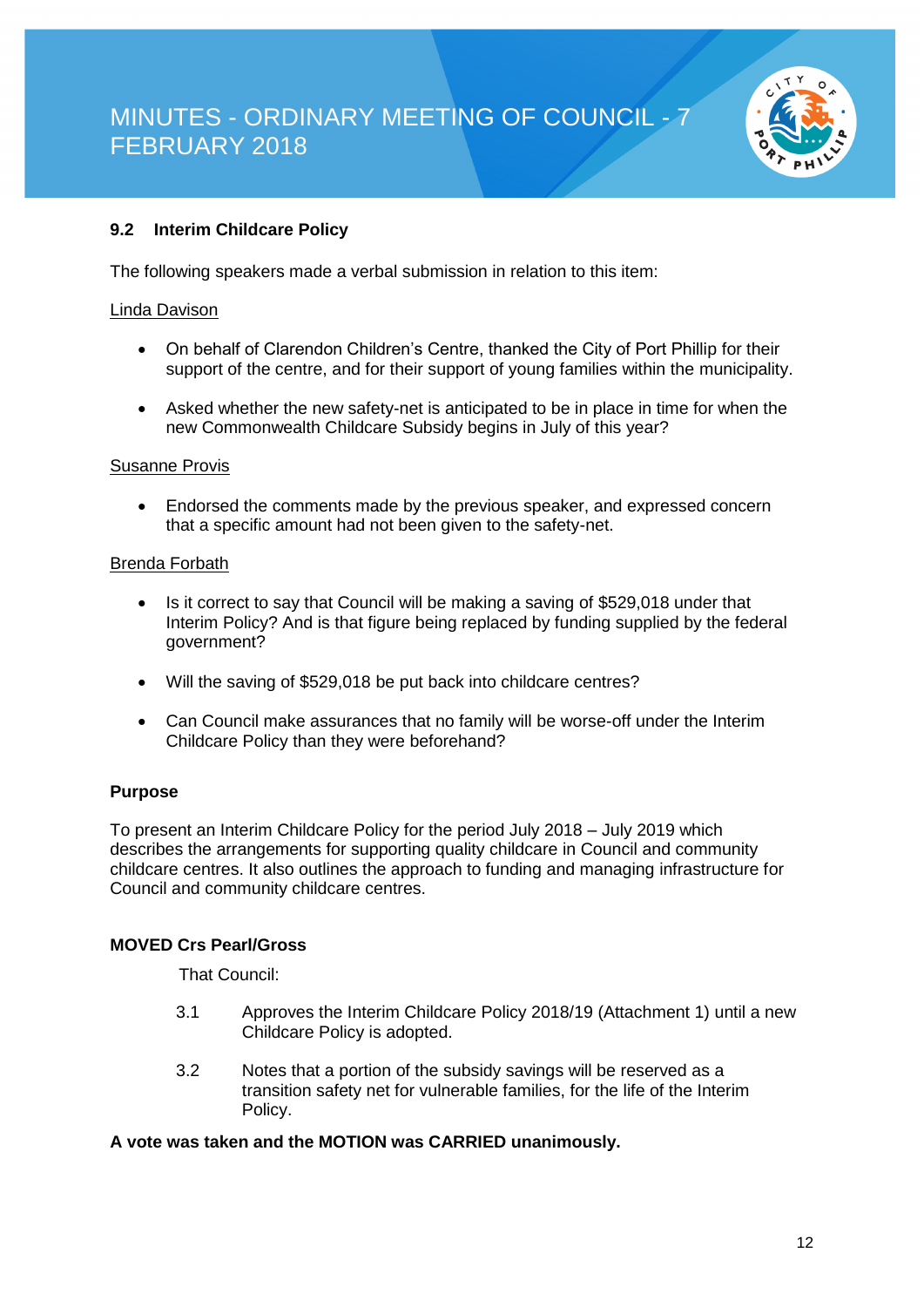

### **12. PLANNING**

#### **12.1 St Kilda Marina New Lease - Project Approach, Timeline and Probity Plan**

The following speakers made a verbal submission in relation to this item:

#### Peter Tanner

• Asked why the project approach contained no mention of the St Kilda Foreshore Urban Design Framework, the St Kilda Foreshore Area Policy, nor the Schedule DD010 Design and Development Overlay - Port Phillip Coastal area and Foreshore Management Plan 2011?

#### Will Fowles

- On behalf of AMD Corp, asked if Council had considered moving to a month-tomonth tenancy?
- What guarantees do the community have that the timelines will be met?
- Has Council considered assuming the leases for the sub-tenancies from the time of the expiry of the head-lease?

#### Peter Holland

• Implored the Council to learn from the community engagement process regarding the Palais Theatre and make it the best it could be, and in the spirit of optimizing community benefits asked Council to look outside the boundaries of the marina and consider the possibility of rebuilding Brooke's Jetty.

#### **Purpose**

To present the St Kilda Marina new lease project approach, associated timeline and probity plan for approval.

#### **MOVED Crs Gross/Brand**

That Council:

- 3.1 Approves the project approach and associated timeline (Attachment 1) which details the methodology that will be followed to plan the future of the St Kilda Marina site and procure and implement a new lease arrangement.
- 3.2 Approves the project budget required to implement the project approach.
- 3.3 Approves the project probity plan (Attachment 3) which details the principles, practices and policy requirements for ensuring probity on the project clarifying how they apply to Councillors, Council officers and others involved in the project.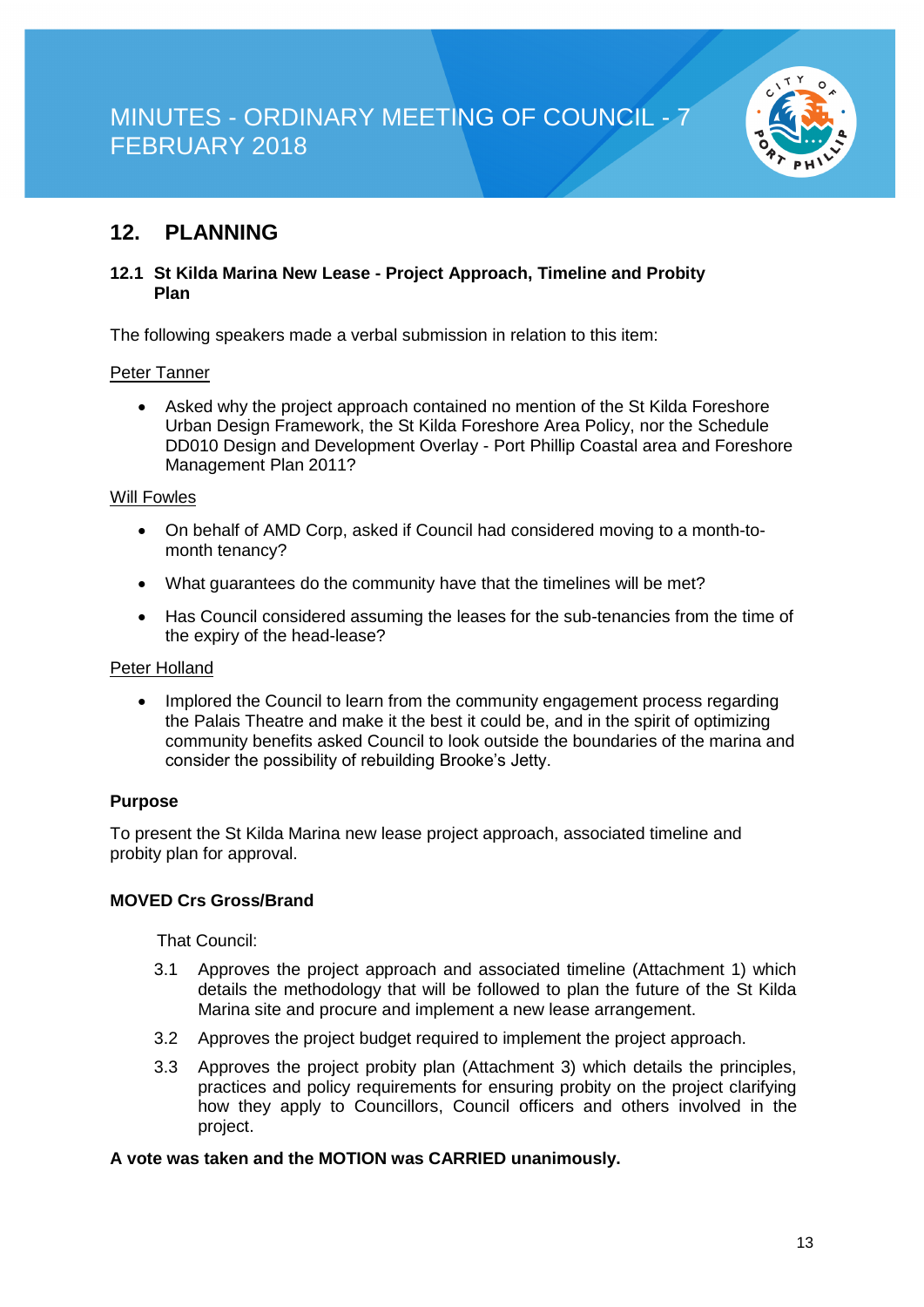

#### **12.2 Response to Manage Risk and Harm from Alcohol Consumption in Public Space**

The following speakers made a verbal submission in relation to this item:

#### Kevin Donovan

• On Behalf of Donovan's Restaurant spoke in support of the ban.

#### Angela Dawson

• On behalf of the St Kilda Licensees Association and the St Kilda Traders Association spoke in support of the ban.

#### Edwina Green

• As a local resident spoke in support of the ban.

#### Andrew Rolleston

• As a local resident and business owner spoke in support of the ban.

#### Aaron Webb

• Representing the "Ban the Ban" Facebook group, spoke against the ban, stating that it would impinge upon many people who acted responsibly.

#### Travis Atkins

• On behalf of St Kilda Sea Baths, St Kilda Tourism and Events, and St Kilda Traders Association spoke in support of the ban.

#### Alex Hill

• On behalf of Bays Backpacker in Elwood spoke in support of the ban, and encouraged Council to consider planned celebrations and events for public holidays such as Christmas Day and Australia Day.

#### Corey Lovell

• On behalf of the St Kilda Life Saving Club spoke in support of the ban.

#### Frank van Haandel

• On behalf of the Stokehouse Restaurant spoke in support of the ban.

#### Mary Stewart

• As a local resident spoke in support of the ban.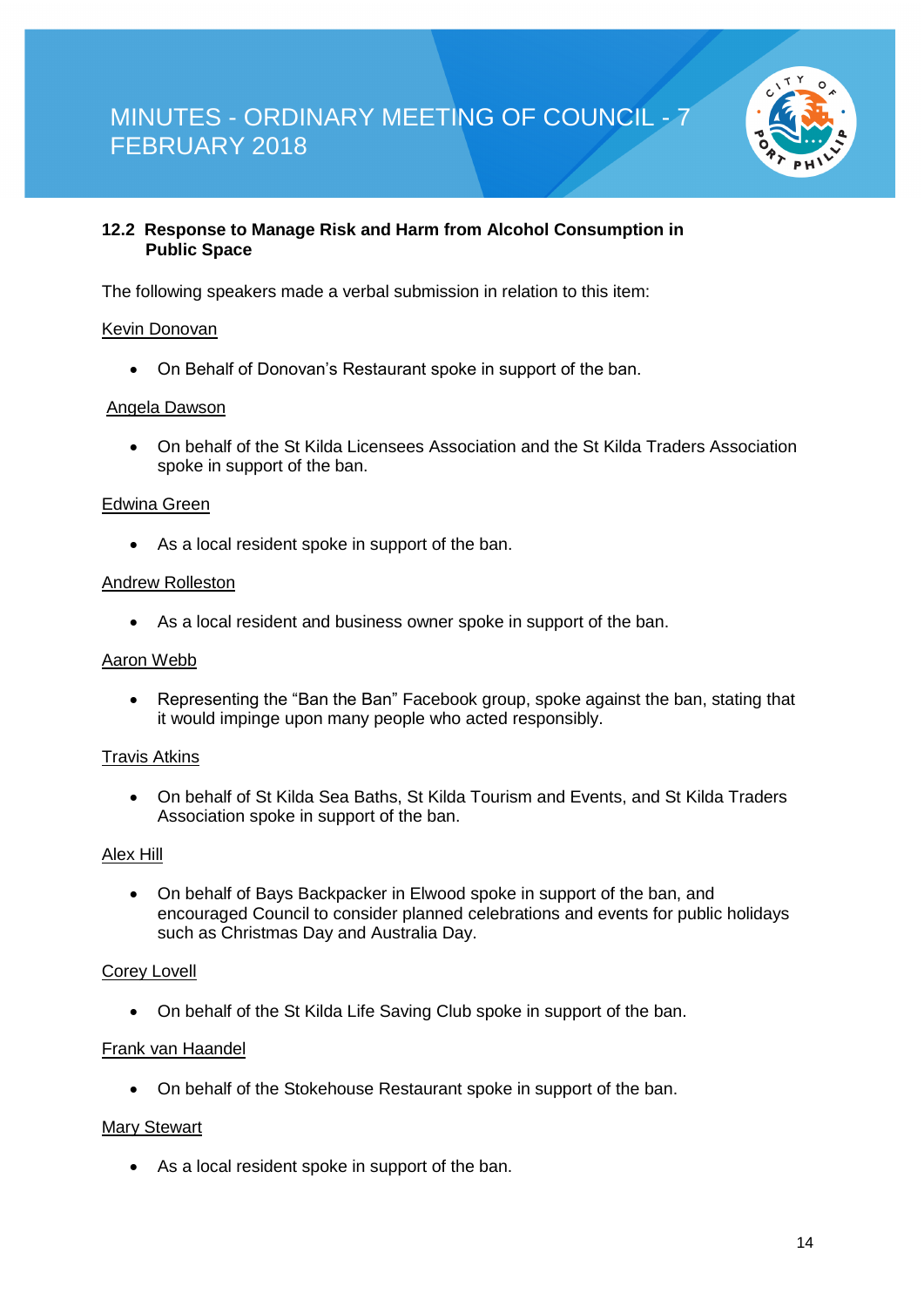

#### Jason Kelly

• On behalf of Victorian Police, as the local area police commander spoke in support of the ban.

#### John van der Laan

• As a local resident spoke in support of the ban.

#### Kathryn McKay

• As a local resident spoke in support of the ban.

#### Peter Bellion

• On behalf of the Port Melbourne Life Saving Club, agreed with the previous comments made by Inspector Kelly, and spoke in support of the ban.

#### Judy Marrington

• Implored the Council to explore other options and stated that the ban impacts mostly upon those people who have done the right thing.

#### Teresa Warren

• As a local resident spoke in support of the ban.

#### Trish Robata

• As a local business trader spoke in support of the ban.

#### Mark Graham

• As a local business trader spoke in support of the ban.

#### Kristina Kynst

• As a local resident spoke in support of the ban.

#### Fred Warschauer

• As a local resident spoke in support of the ban.

#### **Purpose**

To update Councilors on the alcohol restrictions along the St Kilda Foreshore made under CEO delegation due to public safety risks, to seek endorsement to continue the trial ban along the St Kilda Foreshore to 3 April 2018 and to utilise the criteria presented in this report to evaluate alcohol bans introduced in public spaces along the foreshore.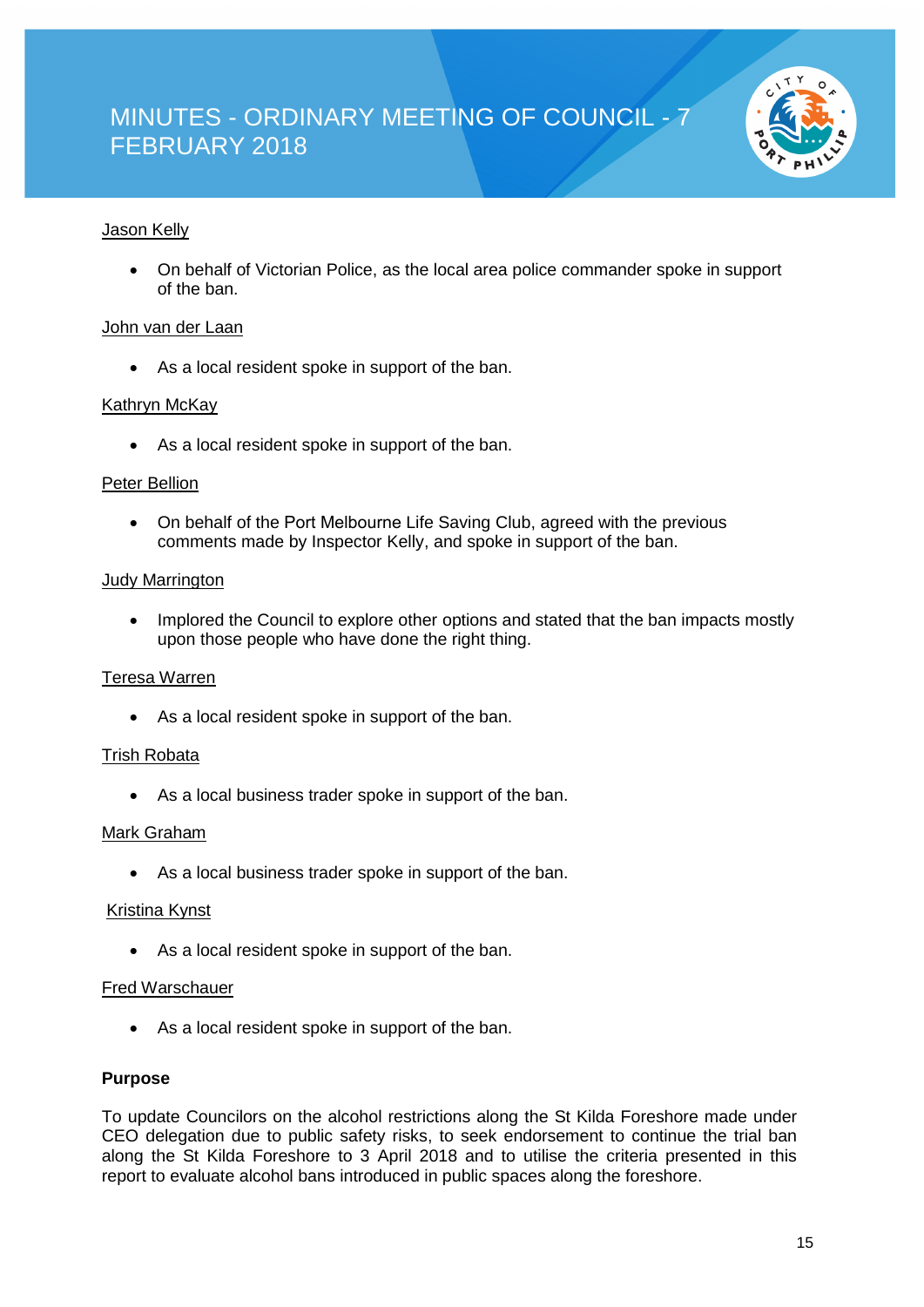

Cr Pearl left the chamber at 9.54pm, and returned at 9.57pm.

Cr Crawford left the chamber at 10.06pm, and returned at 10.10pm.

#### **Moved Crs Copsey/Baxter**

That Council:

- 3.1 Notes that there is a limited evidence base to inform a long term policy option therefore officers have developed criteria to assess options to extend the current trial and evaluate the effectiveness of the trial to inform any future decisions on alcohol restrictions.
- 3.2 Extend glass free areas on the foreshore and, pursuant to clause 62A(2)(b) of its Local Law No. 1 (Community Amenity), designate the area within its municipal district which comprises the foreshore, including beaches, reserves and parkland, from Elwood to Port Melbourne and between the water and Beach Road, as an area in which glass containers, bottles, receptacles, vessels and like products are prohibited at all times without a permit.

Make amendments to clause 62A.2 of its Procedures and Protocols Manual 1 September 2013 to reflect this designation.

- 3.3 Publishes the amendments to its Procedures and Protocols Manual 1 September 2013 in the Victoria Government Gazette and updates Council's website with these changes.
- 3.4 Reaffirms its commitment to public health and wellbeing and to an evidence-based, public health centred approach to reducing harm from alcohol abuse and addiction. Establishes a consultative forum with drug and alcohol treatment bodies and related health organisations to help inform its future approach to reducing harm from alcohol in the municipality.
- 3.5 Advocates to relevant state MPs for a statewide container deposit scheme and develops options for a Port Phillip trial of a container deposit scheme.
- 3.6 Requests Officers to consider additional options to protect and enhance the liveability, vibrancy and safety of the foreshore, including exploring provision of more structured events during peak usage periods, liquor outlet controls and/or Memorandums Of Understanding, backpacker establishment forum, additional summer rangers, additional local laws officers, and increased service levels for waste and reports back to Council at a future council meeting

#### **A vote was taken and the MOTION was LOST.**

#### **MOVED Crs Gross/Pearl**

That Council:

3.1 Notes that there is a limited evidence base to inform a long term policy option therefore officers have developed criteria to assess options to extend the current trial and evaluate the effectiveness of the trial to inform any future decisions on alcohol restrictions.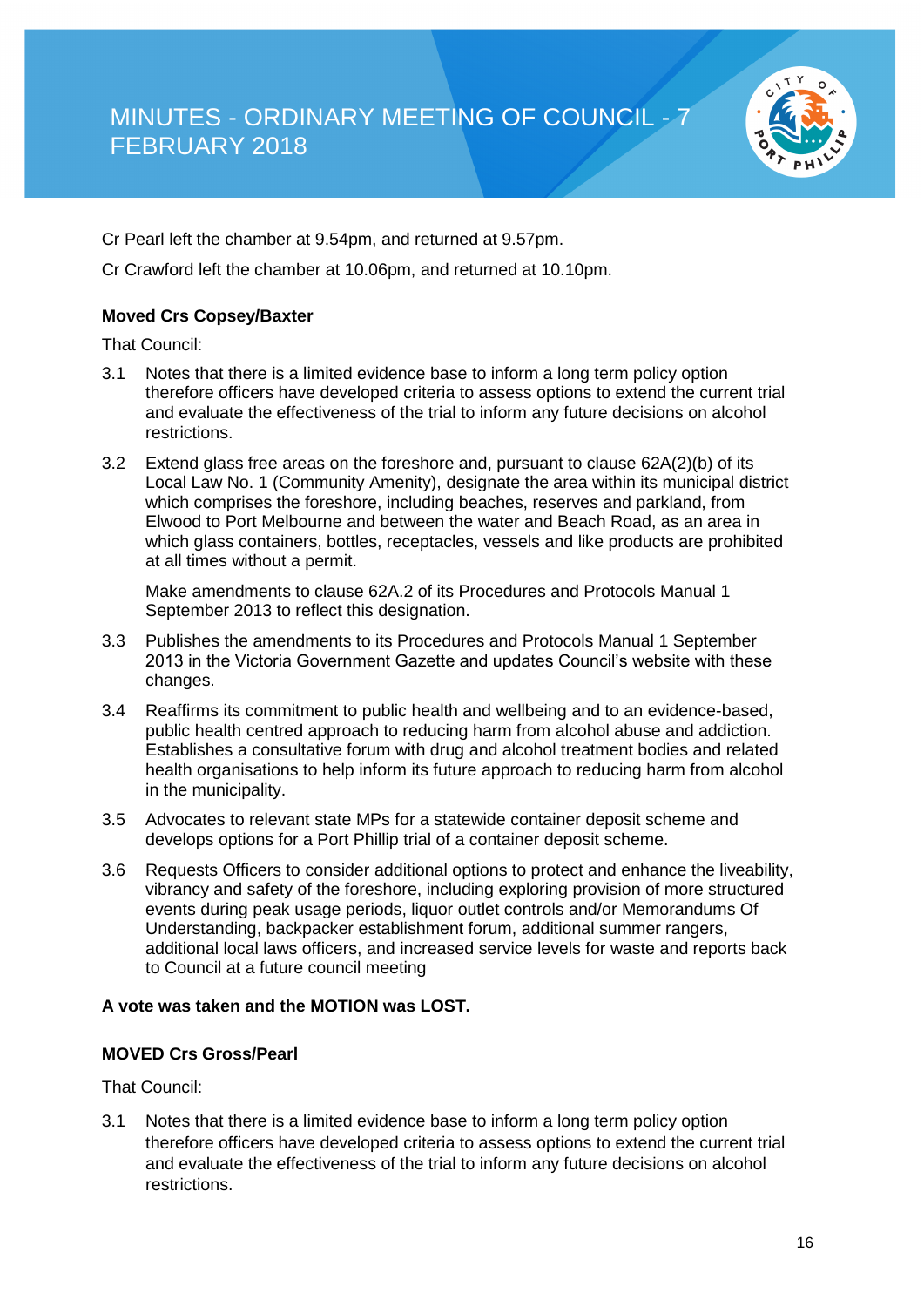

3.2 Extends glass free areas on the foreshore and, pursuant to clause 62A(2)(b) of its Local Law No. 1 (Community Amenity), designate the area within its municipal district which comprises the foreshore, including beaches, reserves and parkland, from Elwood to Port Melbourne and between the water and Beach Road, as an area in which glass containers, bottles, receptacles, vessels and like products are prohibited at all times without a permit.

Make amendments to clause 62A.2 of its Procedures and Protocols Manual 1 September 2013 to reflect this designation.

3.3 Extends the times during which the consumption and possession of liquor is prohibited in its municipal district and, pursuant to clause 54(1) of its Local Law No.1 (Community Amenity), designates the St Kilda Foreshore precinct foreshore area which comprises the foreshore, including beaches, reserves and parkland, in the following areas within the City of Port Phillip:

St Kilda Foreshore precinct from West Beach to Marina Reserve as defined by the line along:

(I)Beaconsfield Parade between Langridge Street and Fitzroy Street;

(Ii) Jacks Boulevard between Fitzroy Street and Shakespeare Grove;

(Iii) Marine Parade between Shakespeare Grove and Wordsworth Street;

(Iv) West in line on the southern boundary of Marina Reserve to the low water mark;

(V) North in line on the low water mark between Marina Reserve to parallel with Langridge Street;

between the hours of 5.00pm each day and 12.00pm on the day following.

Make amendments to Clause 54.1 of its Procedures and Protocols Manual 1 September 2013 to reflect this designation.

- 3.4 Extends the days and times during which liquor is prohibited in its municipal district and, pursuant to clauses 54(1) and (2) of its Local Law No. 1 (Community Amenity), designate the area within its municipal district which comprises the foreshore, roads and Council land, as an area in which no person may consume, or have in his or her possession, any liquor, other than liquor in a sealed container, between the hours of:
	- 9:00am on Christmas Day and 12:00pm on Boxing Day; and
	- 9:00am on Australia Day and 9:00am the day following, In each year.

Make amendments to clauses 54.1 and 54.2 of its Procedures and Protocols Manual 1 September 2013 to reflect this designation.

- 3.5 Publishes the amendments to its Procedures and Protocols Manual 1 September 2013 in the Victoria Government Gazette and updates Council's website with these changes.
- 3.6 Requests Officers to consider additional options to protect and enhance the liveability, vibrancy and safety of the foreshore, including liquor outlet controls, backpacker establishment forum, additional summer rangers, additional local laws officers, and increased service levels for waste and reports back to Council at a future council meeting.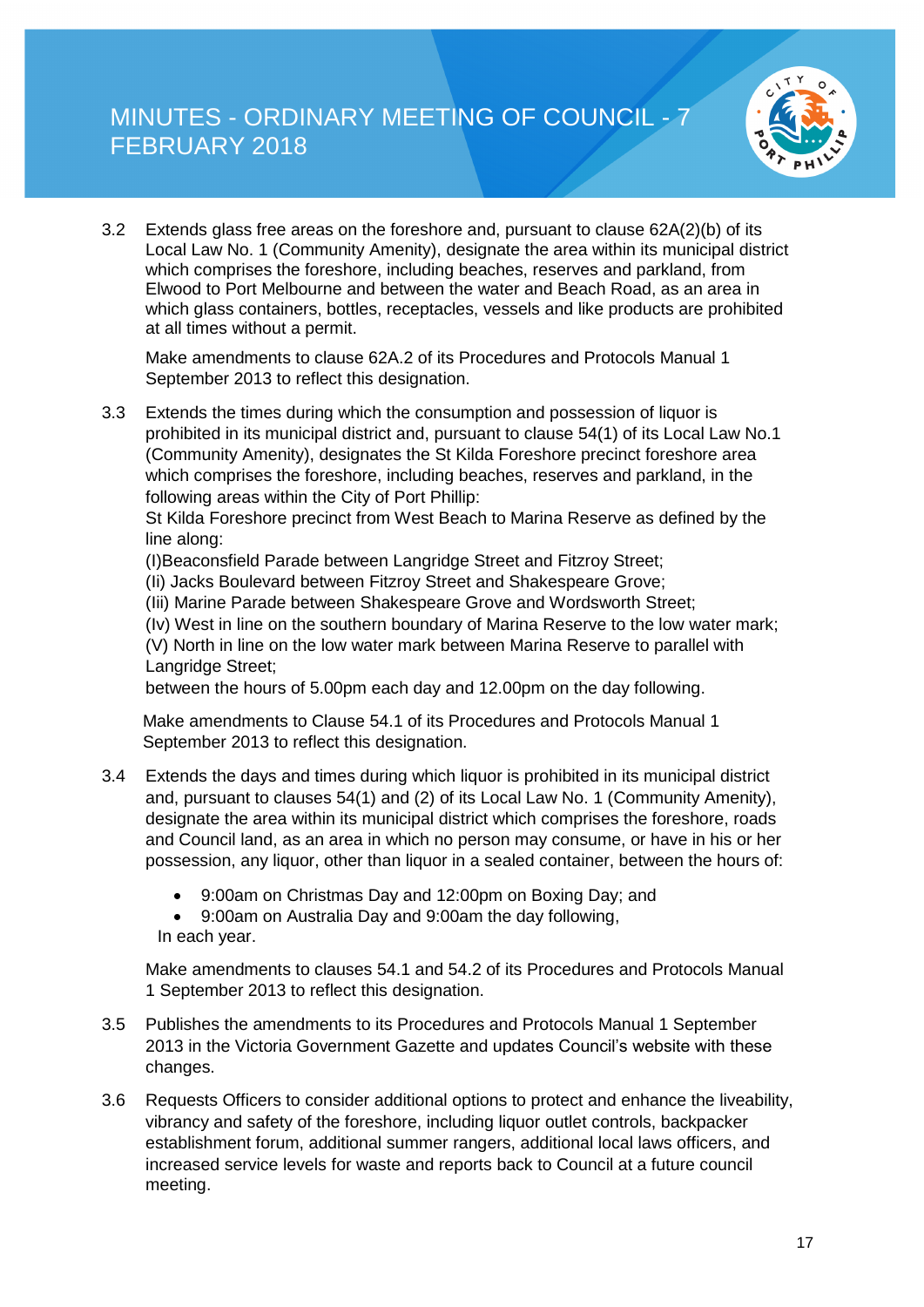

#### **AMENDMENT**

#### **MOVED Crs Simic/Copsey**

The additions of a new 3.7 and 3.8:

- 3.7 Notes that these changes will be subject to a review prior to the end of April 2018.
- 3.8 Requests Officers to undertake community engagement and consider additional options to protect and enhance the liveability, vibrancy and safety of the foreshore.

#### **A vote was taken and the AMENDMENT was CARRIED.**

#### **The AMENDMENT became the SUBSTANTIVE MOTION**

#### **SUBSTANTIVE MOTION**

#### **MOVED Crs Gross/Cr Pearl**

That Council:

- 3.1 Notes that there is a limited evidence base to inform a long term policy option therefore officers have developed criteria to assess options to extend the current trial and evaluate the effectiveness of the trial to inform any future decisions on alcohol restrictions.
- 3.2 Extends glass free areas on the foreshore and, pursuant to clause 62A(2)(b) of its Local Law No. 1 (Community Amenity), designate the area within its municipal district which comprises the foreshore, including beaches, reserves and parkland, from Elwood to Port Melbourne and between the water and Beach Road, as an area in which glass containers, bottles, receptacles, vessels and like products are prohibited at all times without a permit.

Make amendments to clause 62A.2 of its Procedures and Protocols Manual 1 September 2013 to reflect this designation.

3.3 Extends the times during which the consumption and possession of liquor is prohibited in its municipal district and, pursuant to clause 54(1) of its Local Law No.1 (Community Amenity), designates the St Kilda Foreshore precinct foreshore area which comprises the foreshore, including beaches, reserves and parkland, in the following areas within the City of Port Phillip:

St Kilda Foreshore precinct from West Beach to Marina Reserve as defined by the line along:

(I)Beaconsfield Parade between Langridge Street and Fitzroy Street;

- (Ii) Jacks Boulevard between Fitzroy Street and Shakespeare Grove;
- (Iii) Marine Parade between Shakespeare Grove and Wordsworth Street;
- (Iv) West in line on the southern boundary of Marina Reserve to the low water mark;
- (V) North in line on the low water mark between Marina Reserve to parallel with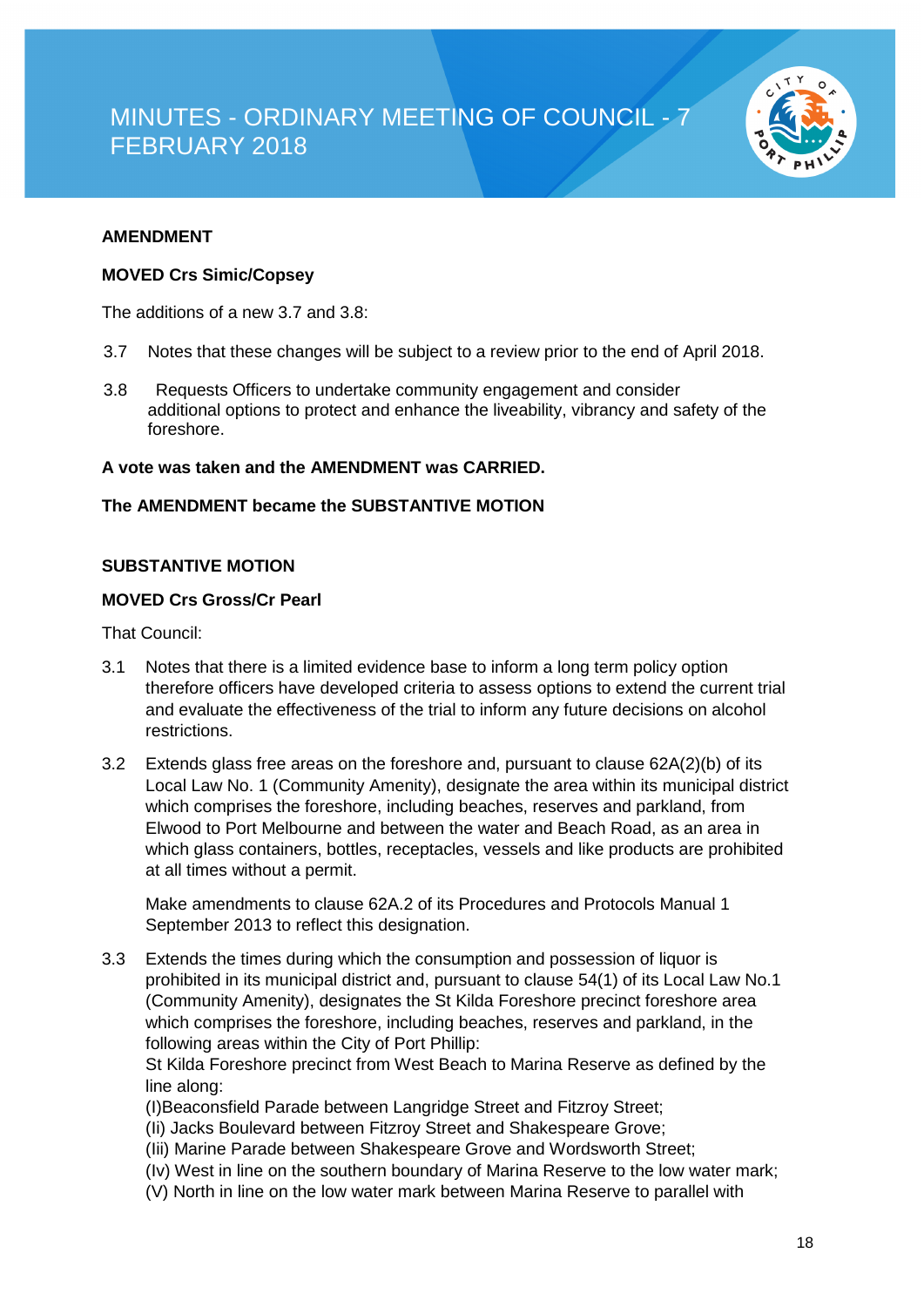

Langridge Street;

between the hours of 5.00pm each day and 12.00pm on the day following.

Make amendments to Clause 54.1 of its Procedures and Protocols Manual 1 September 2013 to reflect this designation.

- 3.4 Extends the days and times during which liquor is prohibited in its municipal district and, pursuant to clauses 54(1) and (2) of its Local Law No. 1 (Community Amenity), designate the area within its municipal district which comprises the foreshore, roads and Council land, as an area in which no person may consume, or have in his or her possession, any liquor, other than liquor in a sealed container, between the hours of:
	- 9:00am on Christmas Day and 12:00pm on Boxing Day; and
	- 9:00am on Australia Day and 9:00am the day following, In each year.

Make amendments to clauses 54.1 and 54.2 of its Procedures and Protocols Manual 1 September 2013 to reflect this designation.

- 3.5 Publishes the amendments to its Procedures and Protocols Manual 1 September 2013 in the Victoria Government Gazette and updates Council's website with these changes.
- 3.6 Requests Officers to consider additional options to protect and enhance the liveability, vibrancy and safety of the foreshore, including liquor outlet controls, backpacker establishment forum, additional summer rangers, additional local laws officers, and increased service levels for waste and reports back to Council at a future council meeting
- 3.7 Notes that these changes will be subject to a review prior to the end of April 2018.
- 3.8 Requests Officers to undertake community engagement and consider additional options to protect and enhance the liveability, vibrancy and safety of the foreshore.

#### **A vote was taken and the SUBSTANTIVE MOTION was LOST.**

#### **MOVED Crs Brand/Crawford**

That Council:

- 3.1 Notes that there is a limited evidence base to inform a long term policy option therefore officers have developed criteria to assess options to extend the current trial and evaluate the effectiveness of the trial to inform any future decisions on alcohol restrictions.
- 3.2 Implements Option Three Extend the alcohol and glass restriction on St Kilda Foreshore until after the Easter long weekend, 3 April 2018. Foreshore is defined waters and Crown land within the Municipal boundary up to the adjoining road and includes all beaches, reserves and parkland from Wordsworth Street (Marina Reserve) to Langridge Streets (West Beach) St Kilda.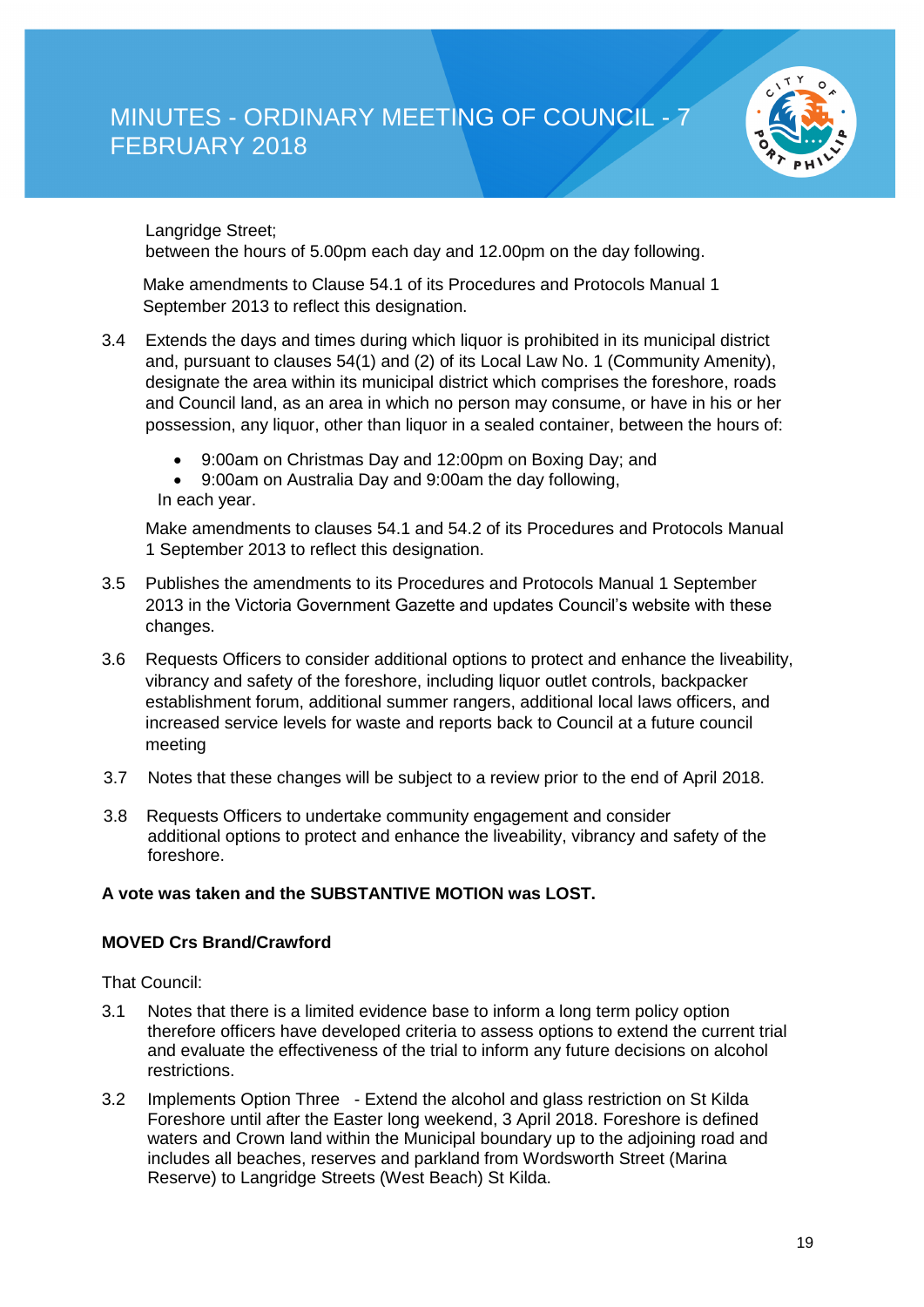

- 3.3 Requests Officers to undertake community engagement and consider additional options to protect and enhance the liveability, vibrancy and safety of the foreshore. Including liquor outlet controls, backpacker establishment forum, additional summer rangers, increased service levels for waste and the permitting of events on public holidays.
- 3.4 Presents the results at a future Council meeting of both the trial and the additional actions as per 3.3.

#### **AMENDMENT**

#### **MOVED Crs Copsey/Simic**

#### **To add a new 3.4 and renumber the current 3.4 to 3.5**

- 3.4 Adds the following to the assessment criteria to the officer's report at 4.6: 11 - Accords with a best practice public health centred-response to reducing harm from alcohol addiction and abuse, including binge drinking. 12 - Minimises negative impacts upon vulnerable people.
- 3.5 Presents the results at a future Council meeting of both the trial and the additional actions as per 3.3.

#### **A vote was taken and the AMENDMENT was CARRIED.**

#### **The AMENDMENT became the SUBSTANTIVE MOTION**

#### **SUBSTANTIVE MOTION**

#### **MOVED Crs Brand/Crawford**

That Council:

- 3.1 Notes that there is a limited evidence base to inform a long term policy option therefore officers have developed criteria to assess options to extend the current trial and evaluate the effectiveness of the trial to inform any future decisions on alcohol restrictions.
- 3.2 Implements Option Three Extend the alcohol and glass restriction on St Kilda Foreshore until after the Easter long weekend, 3 April 2018. Foreshore is defined waters and Crown land within the Municipal boundary up to the adjoining road and includes all beaches, reserves and parkland from Wordsworth Street (Marina Reserve) to Langridge Streets (West Beach) St Kilda.
- 3.3 Requests Officers to undertake community engagement and consider additional options to protect and enhance the liveability, vibrancy and safety of the foreshore. Including liquor outlet controls, backpacker establishment forum, additional summer rangers, increased service levels for waste and the permitting of events on public holidays.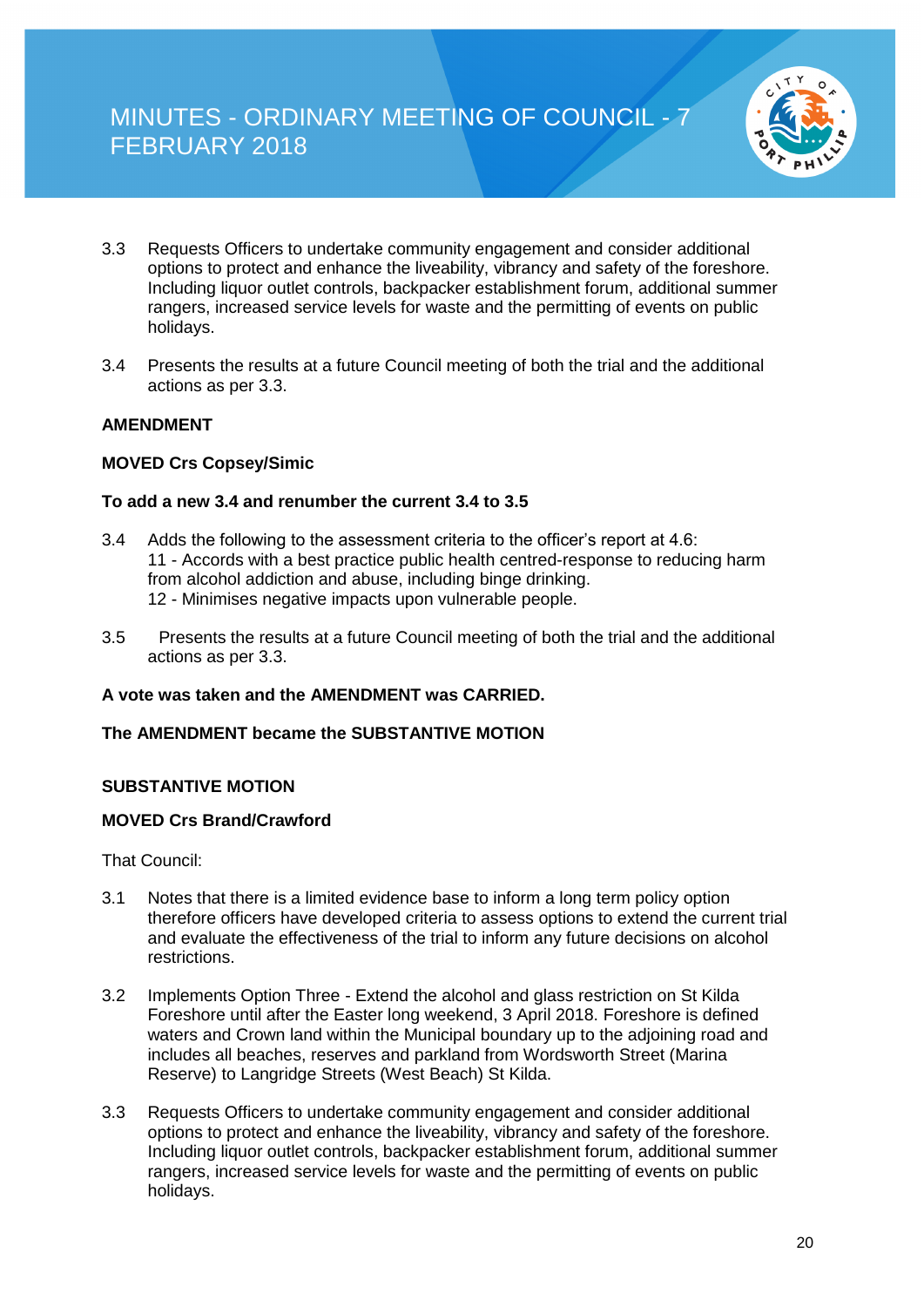

- 3.4 Adds the following to the assessment criteria to the officer's report at 4.6: 11 - Accords with a best practice public health centred-response to reducing harm from alcohol addiction and abuse, including binge drinking. 12 - Minimises negative impacts upon vulnerable people.
- 3.5 Presents the results at a future Council meeting of both the trial and the additional actions as per 3.3.

#### **A vote was taken and the SUBSTANTIVE MOTION was CARRIED on the casting vote of the Mayor, Cr Voss.**

**Cr Copsey called for a DIVISION** 

| <b>FOR:</b>        | <b>AGAINST:</b>  |
|--------------------|------------------|
| <b>Cr Brand</b>    | <b>Cr Baxter</b> |
| <b>Cr Crawford</b> | <b>Cr Gross</b>  |
| <b>Cr Pearl</b>    | <b>Cr Simic</b>  |
| <b>Cr Voss</b>     | <b>Cr Copsey</b> |
|                    |                  |

**A vote was taken and the SUBSTANTIVE MOTION was CARRIED on the casting vote of the Mayor, Cr Voss.**

The Mayor, Cr Voss, adjourned the meeting for a short break at 11.12pm.

Cr Crawford left the meeting at 11.12pm.

Cr Simic left the meeting at 11.12pm.

The meeting resumed at 11.19pm.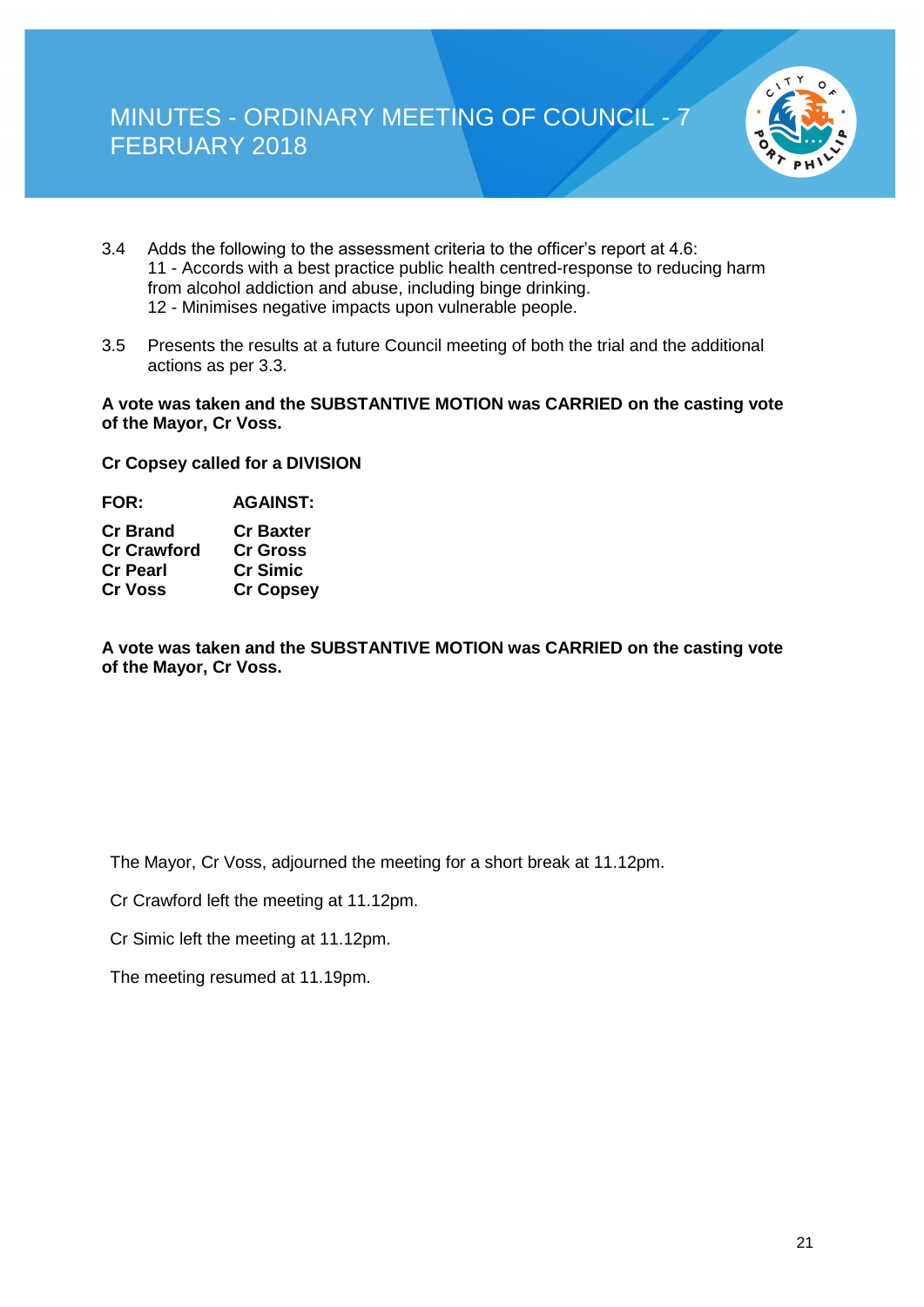

#### **9.3 Australian LGBTI Awards - Mayor attendance**

#### **Purpose**

To seek authorisation from Council for the Mayor to attend the Australian LGBTI Awards for which St Kilda is a finalist in the Destination category. The Awards Gala event and announcement will be held in Sydney on Friday 2 March 2018.

The Mayor, Cr Voss, declared a conflict of Interest for item 9.3 Australian LGBTI Awards – Mayor attendance, by way of a direct interest.

#### **MOVED Crs Copsey/Brand**

That Council:

3.1 Elects the Deputy Mayor, Cr Gross, to chair the meeting in the Mayor's absence.

#### **A vote was taken and the MOTION was CARRIED.**

The Mayor, Cr Voss, vacated the Chair and left the chamber at 11.20pm. Cr Gross assumed the Chair.

#### **MOVED Crs Brand/Baxter**

That Council:

3.1 Endorses attendance of the Mayor, Cr Bernadene Voss, at the Australian LGBTI Awards in Sydney on Friday 2 March 2018 and that the Mayor accept the award on behalf of Council, should St Kilda win the award for LGBTI Destination of the Year.

#### **A vote was taken and the MOTION was CARRIED.**

Cr Gross vacated the Chair.

The Mayor, Cr Voss, returned to the Chamber at 11.25pm and resumed the Chair.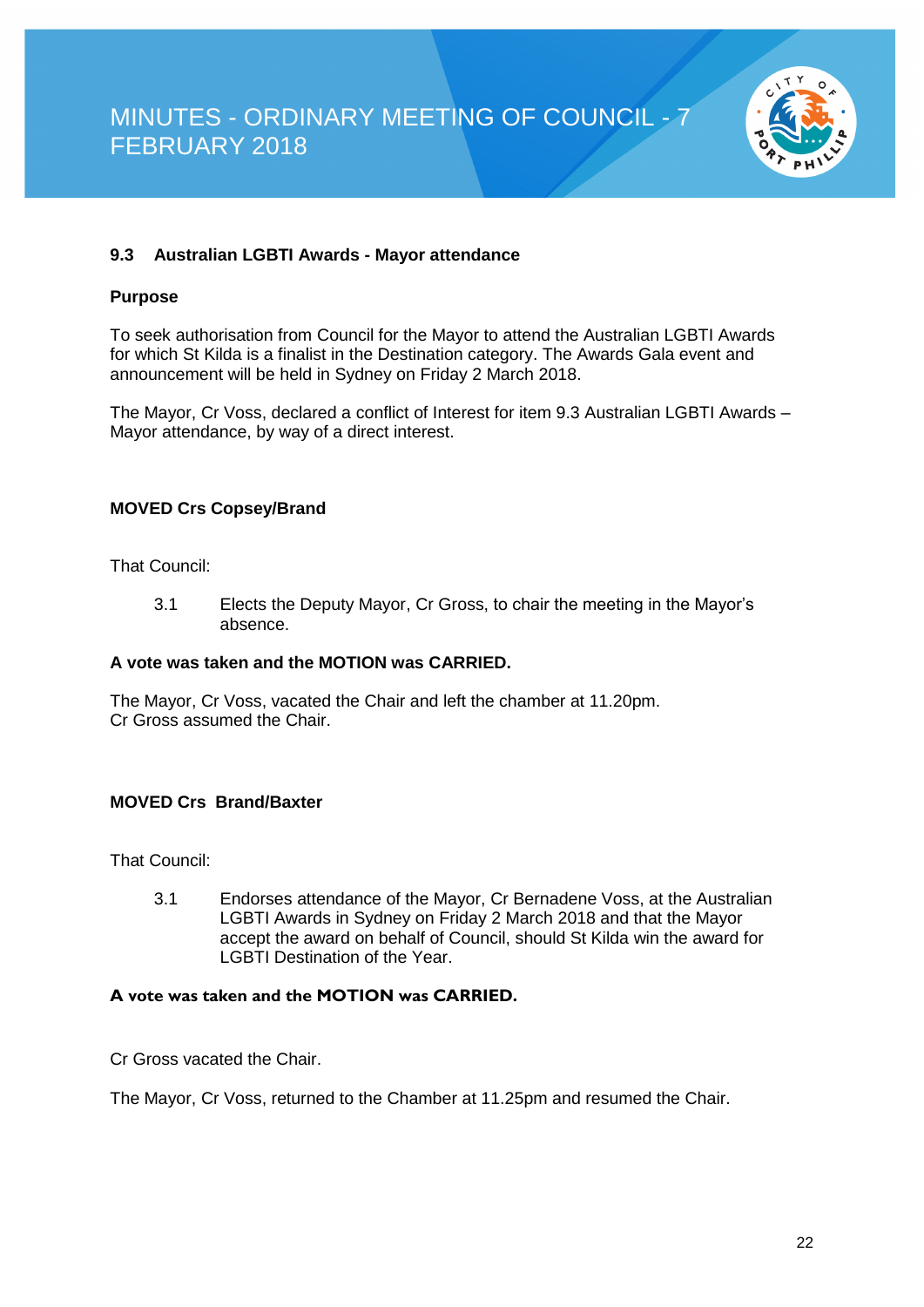

### **10. TRANSPORT AND PARKING**

Nil.

### **11. SUSTAINABILITY**

Nil.

### **13. ARTS CULTURE & ECONOMIC DEVELOPMENT**

Nil.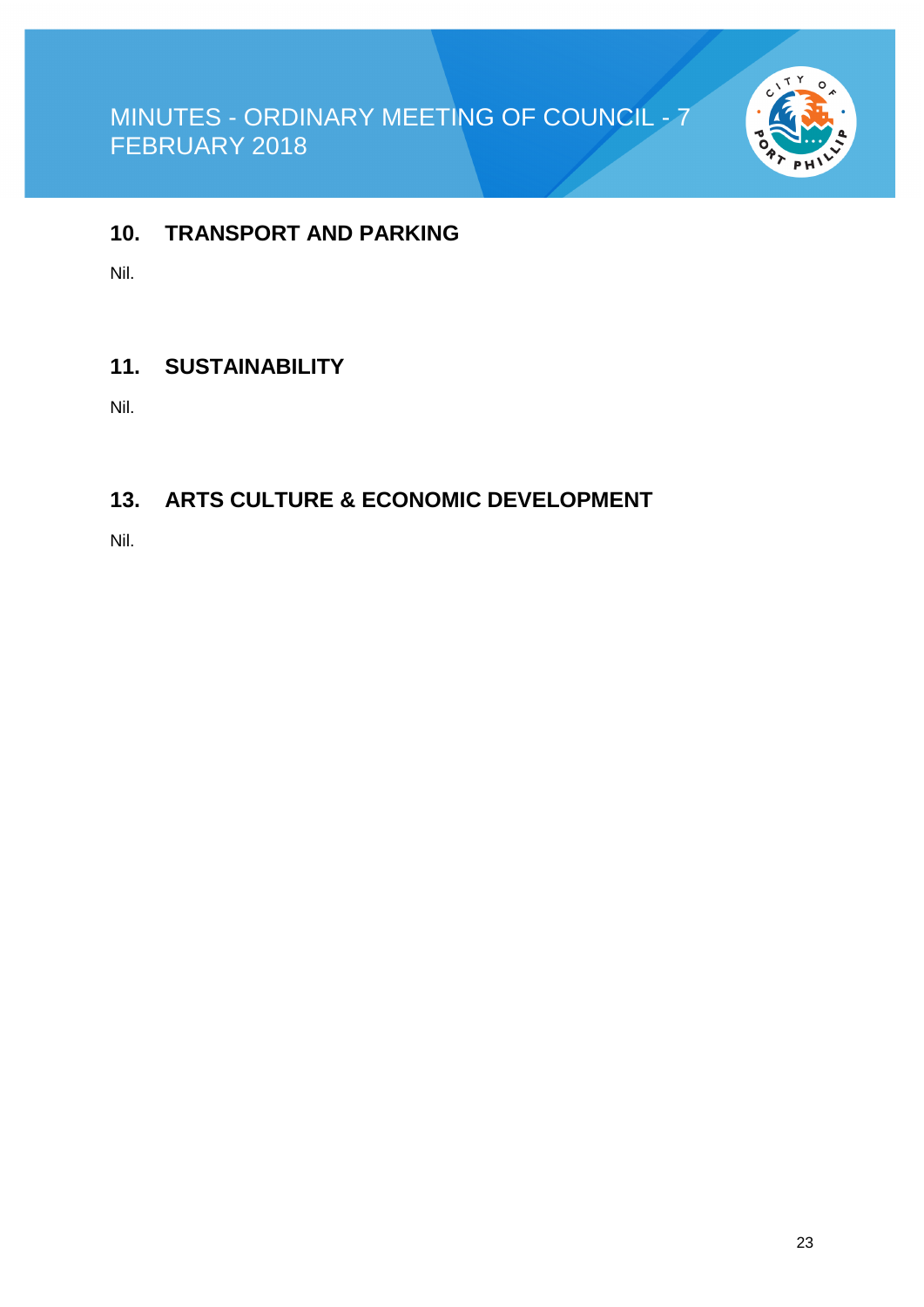

### **14. ORGANISATIONAL PERFORMANCE**

#### **14.1 City of Port Phillip Priorities 2018 Document and Strategy**

#### **Purpose**

To seek Council endorsement of the City of Port Phillip Priorities 2018 document ("the Priorities Document") and outline next steps for engaging Victorian Members of Parliament and the community.

#### **MOVED Crs Brand/Baxter**

That Council:

3.1 Defers this matter.

#### **A vote was taken and the MOTION was CARRIED.**

Cr Gross left the chamber at 11.26pm and returned at 11.28pm.

#### **14.2 Investment Policy**

#### **Purpose**

To obtain Council approval of the revised Investment Policy, which sets out the principles and objectives that need to be adhered to by Council officers responsible for investing surplus funds with financial institutions, and affirms Council's commitment to socially and environmentally responsible investments.

#### **MOVED Crs Baxter/Copsey**

That Council:

3.1 Adopts the revised Investment Policy as set out in Attachment 1 to this report.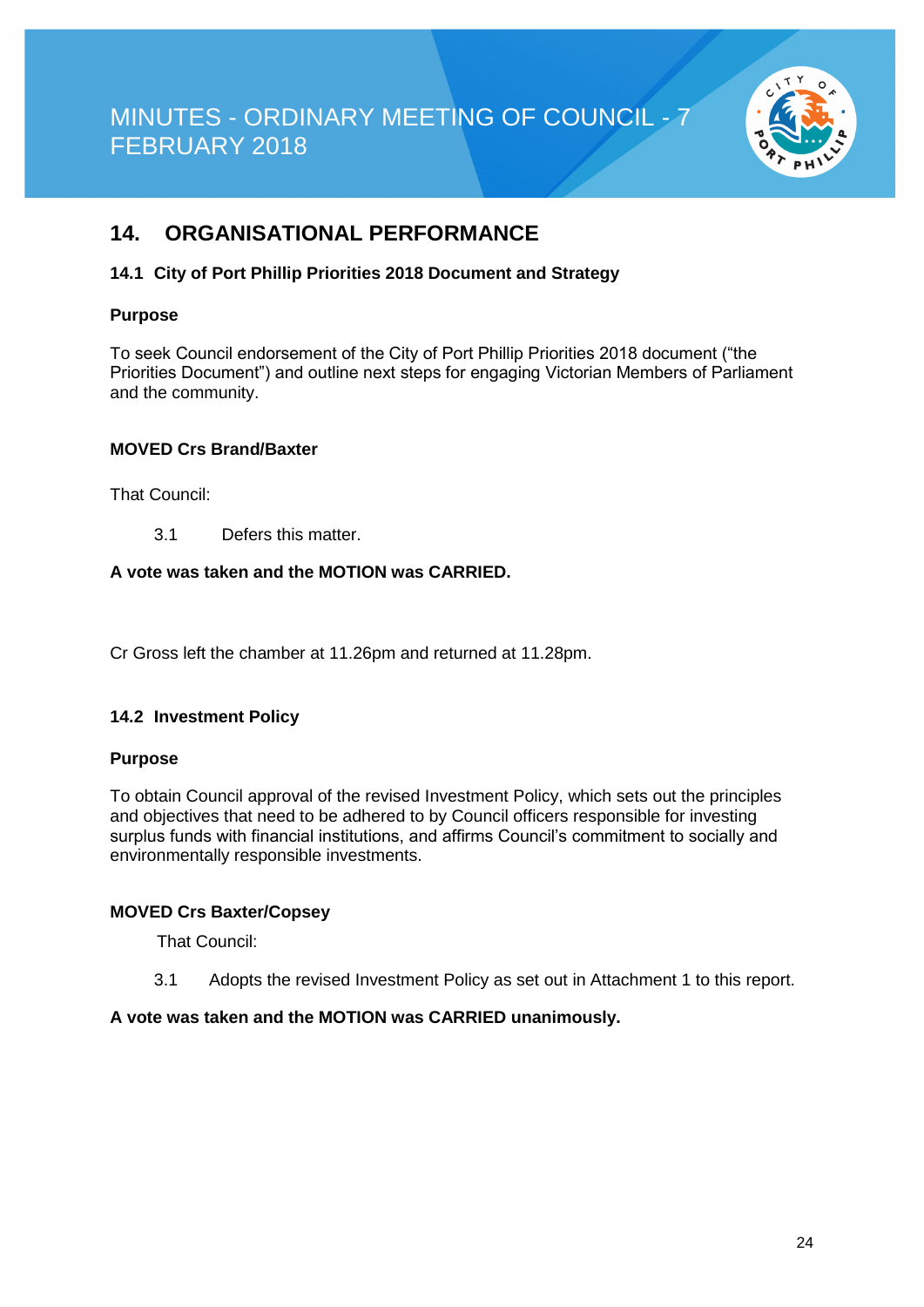

### **15. NOTICES OF MOTION**

#### **Item 15.1**

#### **MOVED Crs Pearl/Gross**

That Council:

- 1. Notes the valuable cultural, historical and recreational significance of Kerferd Road Pier, Albert Park to the City of Port Phillip and the State of Victoria.
- 2. Writes to The Hon Liliana (Lily) D'Ambrosio MLA, Minister for Energy, Environment and Climate Change, and Minister for Suburban Development; and The Hon Luke Donellan MLA, Minister for Ports, and Minister for Roads and Road Safety, requesting the immediate allocation of funds to Parks Victoria to allow them or the relevant authority to plan and undertake the repair or replacement works to restore public access to Kerferd Road Pier as soon as possible

#### **A vote was taken and the MOTION was CARRIED unanimously.**

#### **Item 15.2**

#### **MOVED Crs Baxter/Copsey**

That Council:

- 1. Restates its support for the independence of local government decision making, and the importance of local governments as representative of their communities.
- 2. Rejects suggestions from political parties that the State Government should be given the power to dismiss Councils for political or ideological reasons.

#### **A vote was taken and the MOTION was CARRIED.**

#### **Cr Pearl called for a DIVISION**

#### **FOR: AGAINST:**

**Cr Baxter Cr Pearl Cr Gross Cr Brand Cr Voss Cr Copsey**

#### **A vote was taken and the MOTION was CARRIED.**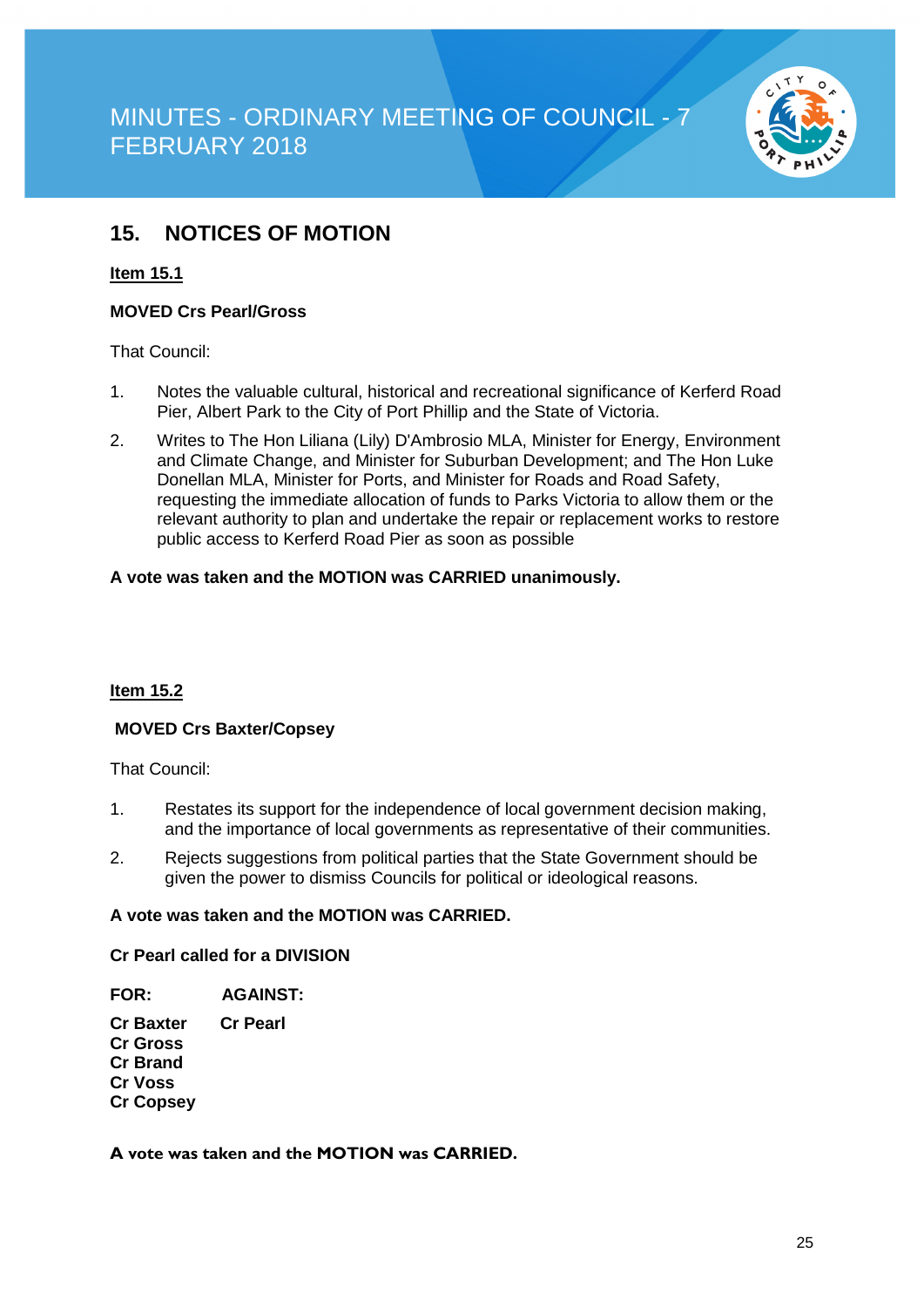

### **16. REPORTS BY COUNCILLOR DELEGATES**

The Mayor, Cr Voss, acknowledged the work done by the Port Melbourne Waterfront Welcomers and thanked them for their contributions to the City.

### **17. URGENT BUSINESS**

Nil.